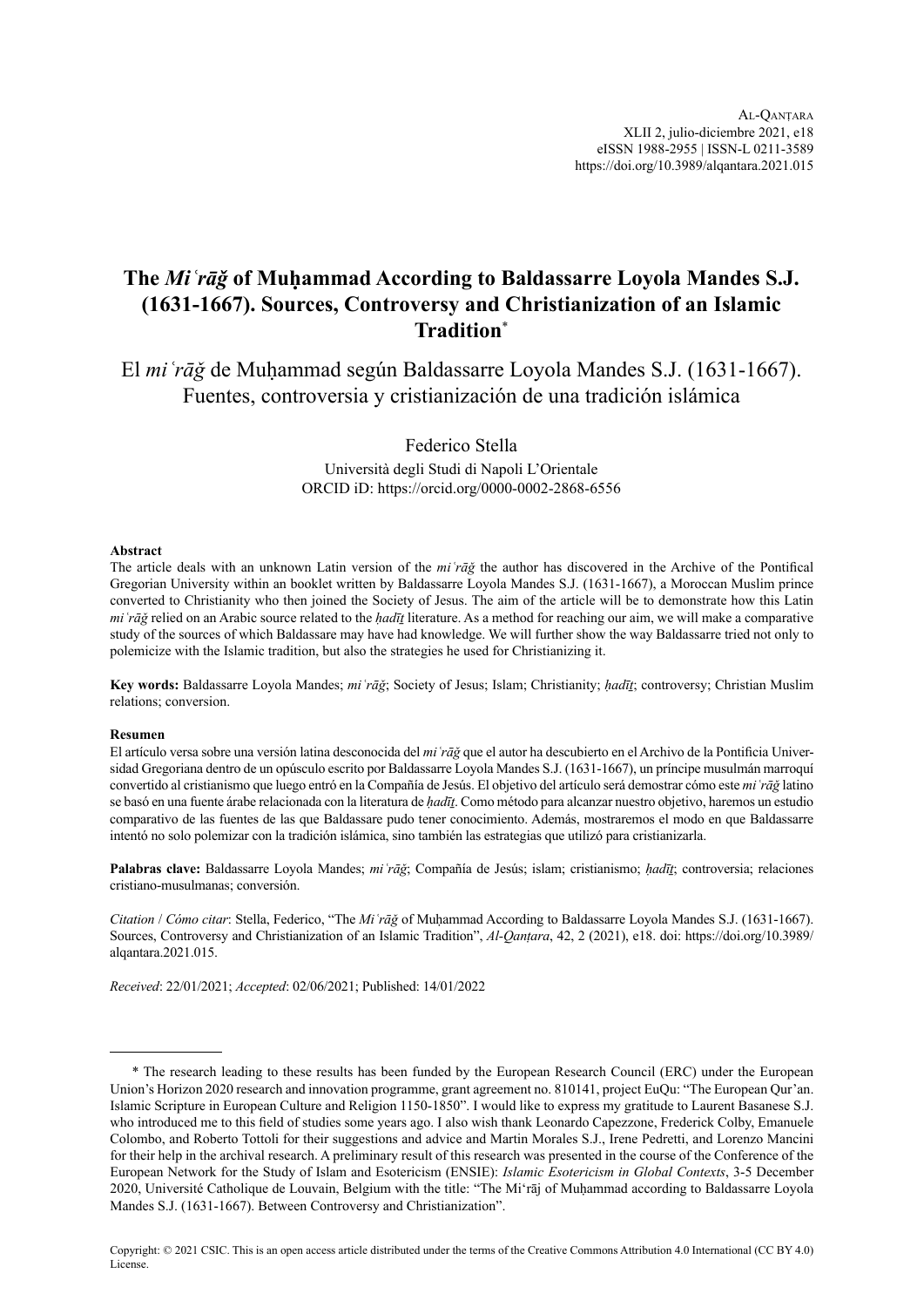# **Introduction**

The aim of this article is to demonstrate how external and internal evidence within this previously unknown early modern Latin narrative of the *miʿrāǧ* lead to assume that Baldassarre Loyola Mandes S.J. (1631-1667) — who was able to read and write in Arabic, Latin and Italian — made use of an Arabic source for writing his version of the legend. What we are going to propose and imply in the following pages is a close relation between Baldassarre's version and the four long accounts of the *mi* 'rā*ğ* included in al-Buhārī's collection (mainly by Mālik ibn Şa'şa'a,<sup>1</sup> Anas ibn Mālik,<sup>2</sup> Abū  $\text{Darr}$ ,<sup>3</sup> and a different version of the *ḥadīṯ* report passed on by Mālik ibn Ṣaʿṣaʿa<sup>4</sup> ) or to what Roberto Tottoli calls  $\frac{h \cdot ad}{\bar{u}}$ -oriented literature,<sup>5</sup> rather than to the previous Latin versions which already widely circulated in the West. Furthermore, we will show the way Baldassarre dealt with this Islamic tradition, not only polemizing with it, but also giving a Christian-oriented reading of the story of the ascension of Muḥammad.

# **Between the Islamic World and Western Christianity**

Islamic religious literature developed an incredibly extensive tradition of legends regarding the night journey from Mecca to Jerusalem, the heavenly ascension of Muhammad and the subsequent vision of the hereafter. Starting out from only a few Qurʾānic verses mainly contained in two suras and other obscure verses,<sup>6</sup> over the centuries Muslim religious culture went on to produce many theological, mystical, poetical and popular works which appeared within the borders of Islamic lands, as well as in European Latin and Vernacular literature. The first and most important Qurʾānic passage

regarding the night journey and the ascension of the Prophet is Q. 17:1:7

Glory to Him who made His servant travel by night from the sacred place of worship, to the furthest place of worship, whose surroundings we have blessed, to show him some of Our signs: He alone is the All Hearing, the All Seeing.

Contained in Q. 53:1-18 are further more obscure references, which seem to outline a vision of Paradise:8

By the star when it sets! Your companion has not strayed; he is not deluded; he does not speak from his own desire. The Qurʾān is nothing less than a revelation that is sent to him. It was taught to him by [an angel] with mighty powers and great strength, who stood on the highest horizon and then approached — coming down until he was two bowlengths away or even closer — and revealed to God's servant what He revealed. [The Prophet's] own heart did not distort what he saw. Are you going to dispute with him what he saw "with his own eyes"? A second time he saw him: by the lote tree beyond which none may pass near the Garden of Restfulness, when the tree was covered in nameless [splendour]. His sight never wavered, nor was it too bold, and he saw some of the greatest signs of his Lord.

Both the above suras<sup>9</sup> are the main Qur' $\bar{a}$ nic sources from which the Islamic exegetical tradition on *isrāʾ/miʿrāǧ* has been developed. According to Colby, the technical Arabic word that meant "night journey" (*isrāʾ*) also became synonymous for the heavenly ascension.<sup>10</sup> Discerning whether the night journey from Mecca to Jerusalem and the heavenly journey are actually the same event or two different events is not easy in early Islamic sources. Sometimes, the journey from Mecca to Jerusalem is called "night journey" *(isrā*<sup>'</sup>), while the heavenly one is called "ascension" *miʿrāǧ*. In other cases, such as in Ibn Ḥišām's (d. 833) version of the *Sīra* originally written by Ibn Isḥāq (d. 767), the use of both words became similar, if not identical.11 Furthermore, as Tottoli states, the early de-

<sup>1</sup> Al-Buḫārī, *Ṣaḥīḥ*, *Badʾ al-Ḫalq*, *Ḏikr al-Malāʾik* (no. 6), no. 1.

<sup>2</sup> Al-Buḫārī, *Ṣaḥīḥ*, *Ṭawḥīd*, no. 37.

<sup>3</sup> Al-Buḫārī, *Ṣaḥīḥ*, *Ṣalāt*, no. 1.

<sup>4</sup> Al-Buḫārī, *Ṣaḥīḥ*, *Al-manāqib al-ansār*, no. 42. From hereafter Malik ibn Sa'sa'a, Version 2.

<sup>5</sup> As Tottoli states: "With '*ḥadīth*-oriented' I intend literature that relies mainly on *ḥadīths* (sayings of the Prophet), but also includes reports and statements going back to Companions and Successors, and literature constructed mainly from their literal quotations". Tottoli, *Muslim Eschatology and the Ascension of the Prophet Muḥammad*, p. 865.

<sup>6</sup> Colby, *Narrating Muḥammad's Night* Journey, pp. 13- 27. See also Longoni, *Introduzione*, pp. VI-VII.

<sup>7</sup> All the English translations of the Qurʾān are taken from: Abdel Haleem, *The Qurʾan*. See Colby, *Narrating Muḥammad's Night Journey*, pp. 13-16.

<sup>8</sup> Colby, *Narrating Muḥammad's Night Journey*, pp. 17-21.

<sup>9</sup> Other obscure references to the Throne of God can be found in Q. 81:15-24. See Colby, *Narrating Muḥammad's Night Journey*, pp. 16-17.

<sup>10</sup> Colby, *Narrating Muḥammad's Night Journey*, p. 14; according to Bencheikh, "in the older tradition *isrāʾ* is often used as synonymous with *mi'rādj*". Bencheikh, *Mi'rādj.* 1, p. 97. <sup>11</sup> Colby, *Narrating Muḥammad's Night Journey*, p. 15.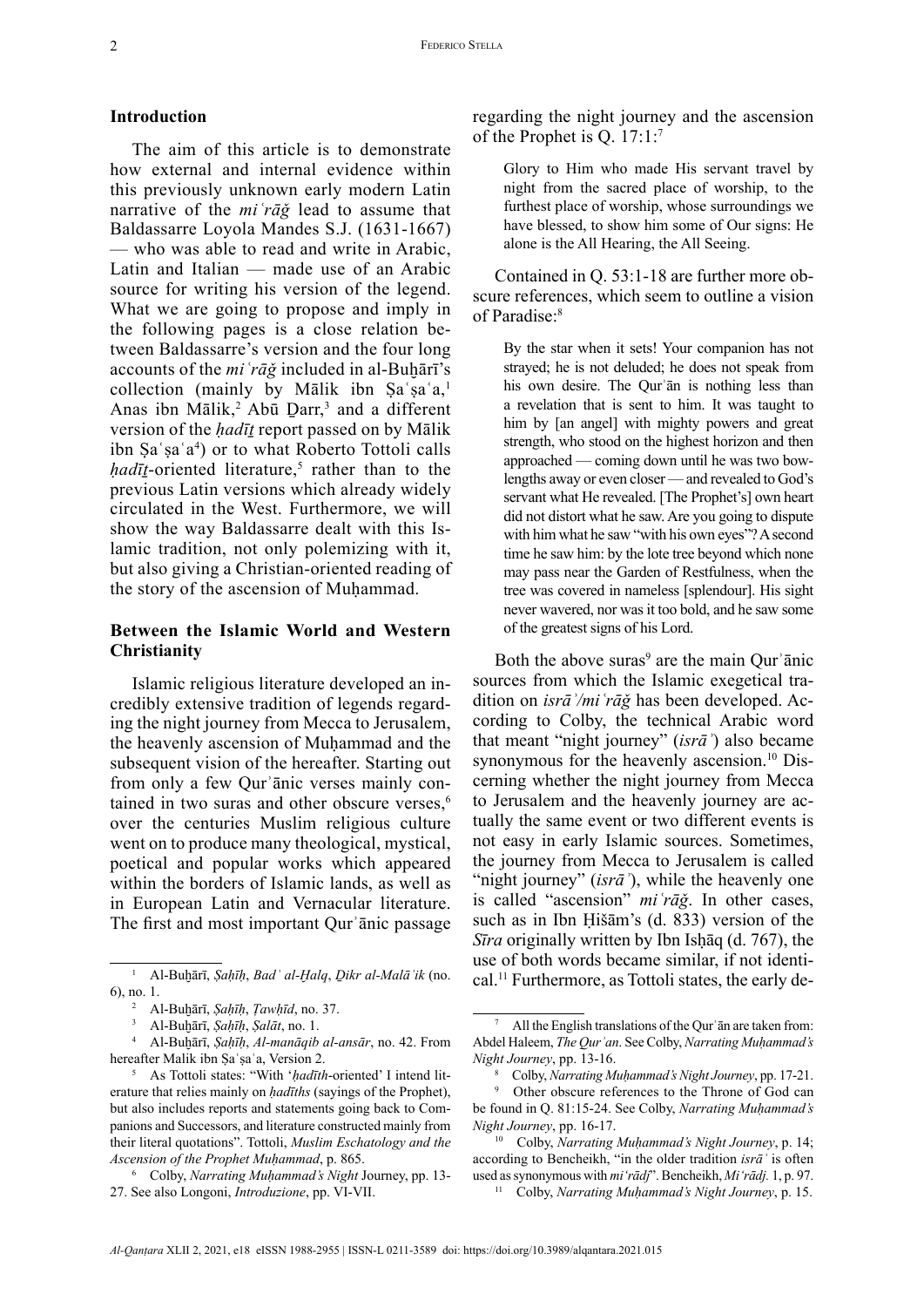velopment of *miʿrāǧ* literature is far from being clear, especially as regards the question of how and when Muslim scholars combined the eschatological themes (tour to Paradise and Hell) with the heavenly ascension of Muhammad. In fact, in early Muslim literature, these two topics were not linked or connected, but they slowly became a sole legend.<sup>12</sup>

The version attributed to Ibn 'Abbās<sup>13</sup> who was a relative of Muḥammad — was widely circulated and recognized starting from the second half of the eighth century or the first half of the ninth century. Cited by Ṭabarī (d. 923) in his *Tafsīr* — who thus demonstrates that the oral narrative was already in circulation the first full written evidence of Ibn ʿAbbās' version pertains to Ibn Ḥibbān Bustī's (d. 965) critical report — in which he disapproved of the *isnād* and warned Muslims of its unauthenticity — in his lost work quoted by Jalāl al-Dīn al-Suyūṭī (d. 1505) in the Mamluk era.<sup>14</sup> Colby has stated that *miʿrāǧ* literature begun to spread and circulate widely in Eastern lands from the eleventh century onwards and then in the West over the course of the following two centuries. This extensive propagation of the legend was linked to the mysterious name of Abū al-Ḥasān Bakrī (ninth century?), who was either a person or perhaps a group of people.<sup>15</sup> According to Colby, Ibn ʿAbbās' narrative circulated extensively due to the texts which were diffused — both written and orally — under the name of Bakrī from the thirteenth century onwards.16

Five surviving manuscripts are attributed to Bakrī and the oldest of them is kept in Istanbul (last quarter of the thirteenth century).<sup>17</sup> This last manuscript is called *Ḥadīṯ al-Miʿrāǧ 'ala al-tamām wa-l-kamāl*. <sup>18</sup> Evidences of Bakrī's version can be also traced back to Ibn Sīnā's *Mi'rāğ nāme*, written between 1022-1037,<sup>19</sup> as well as to an incomplete Western Andalusian or North African codex (twelfth century), already referred to by Miguel Asín Palacios as Madrid MS. Gayangos 241.<sup>20</sup> Although Colby agrees with Asín Palacios dating of the North African fragment of Bakrī, he believes that this version — despite its incompleteness — appears to share several features in common with the *Liber Scalae Machometi*. 21 However, scholars disagree regarding the date of Ibn ʿAbbās' version: according to Guillaume, on the one hand, Ibn ʿAbbās' report must have appeared after the tenth century, while, on the other, according to Bencheikh it is an apocryphal work which survived in many versions.<sup>22</sup>

Two further kinds of documents should be mentioned together with Ibn ʿAbbās' narrative. On the one hand, Ibn Isḥāq's (d. 767) above-mentioned account of *isrāʾ* and *miʿrāǧ* recounted in his *Sīra,* which survived in the versions written by Ibn Ḥišām — which recounts both the night journey and the heavenly ascension  $-$  <sup>23</sup> and in some recently discovered fragments of an older recension written by Yūnus ibn Bukayr (d. 814),<sup>24</sup> which only deals with the journey of the Prophet from Mecca to Jerusalem. Within

<sup>19</sup> Colby, *Narrating Muḥammad's Night Journey*, pp. 150-154; Longoni, *Introduzione*, p. XI.

20 Asín Palacios, *Dante y el Islam*, p. 279; Colby, *Narrating Muḥammad's Night Journey*, pp. 154-156; see Longoni, *Introduzione*, p. XI.

<sup>21</sup> Colby, *Narrating Muḥammad's Night Journey*, pp. 154-158.

22 Guillaume, *Le texte sous le texte*, pp. 39-53, 45; according to Bencheikh, Bakrī's version "has often been regarded as apocryphal". Bencheikh, *Mi'rādj. 2.*, p. 100; see the discussion in Tottoli, *Two* Kitāb al-mi'rāj, p. 704.

See the English translation: Guillaume, *The Life of Muhammad*, pp. 181-187.

<sup>12</sup> Tottoli, *Muslim Eschatology and the Ascension of the Prophet Muḥammad*, pp. 858-890. Asín Palacios referred to  $isr\bar{a}$ <sup>'</sup> solely as the night tour Muhammad undertook through Hell and Paradise with some friends, by way of a mountain or Jerusalem, while according to modern studies the premise of the matter is quite different. According to Longoni, *isrāʾ* should only be seen or contemplated as the journey Muḥammad made riding the flying creature Burāq from Mecca to Jerusalem. See Asín Palacios, *Dante y el Islam*, pp. 28-36; Longoni, *Introduzione*, p. VII.

<sup>13</sup> On Ibn ʿAbbās see Gilliot, "Portrait mythique d'Ibn Abbās".

<sup>14</sup> Colby, *Narrating Muḥammad's Night Journey*, pp. 32-35, 42-46, 114-115. For the sources in which Ibn Ḥibbān's quotation is included see Colby, *Narrating Muḥammad's Night Journey*, p. 246, n.14; see also Longoni, *Introduzione*, p. IX-XI. On Ibn ʿAbbās' version see Zilio-Grandi, *Introduzione*, (on al-Suyūṭī see pp. XXXVII-XXXVIII).

<sup>15</sup> Colby, *Narrating Muḥammad's Night Journey*, p. 127. According to Bencheikh, Bakrī was a controversial personality who lived in the second half of thirteenth century. Bencheikh, *Mi'rādj. 2*, p. 100.

<sup>16</sup> Colby, *Narrating Muḥammad's Night Journey*, pp. 127-128.

<sup>17</sup> Colby, *Narrating Muḥammad's Night Journey*, pp. 145-147.

<sup>18</sup> Colby, *Narrating Muḥammad's Night Journey*, pp. 195- 234. Bencheikh refers to one of Bakrī's manuscripts with the title of *Kitāb qissa al-miʿrāǧ*. According to Bencheikh, Bakrī's version is close to that of Ibn ʿAbbās. Bencheikh, *Mi'rādj. 2*, p. 100. See Tottoli, *Muslim Eschatology and the Ascension of the Prophet Muḥammad*, pp. 878-880.

<sup>24</sup> On Yūnus ibn Bukayr's version of the *Sīra* see: Guillaume, *New Light on the Life of Muhammad*; Muranyi, "Ibn Isḥāq's *Kitāb al-Maġāzī*".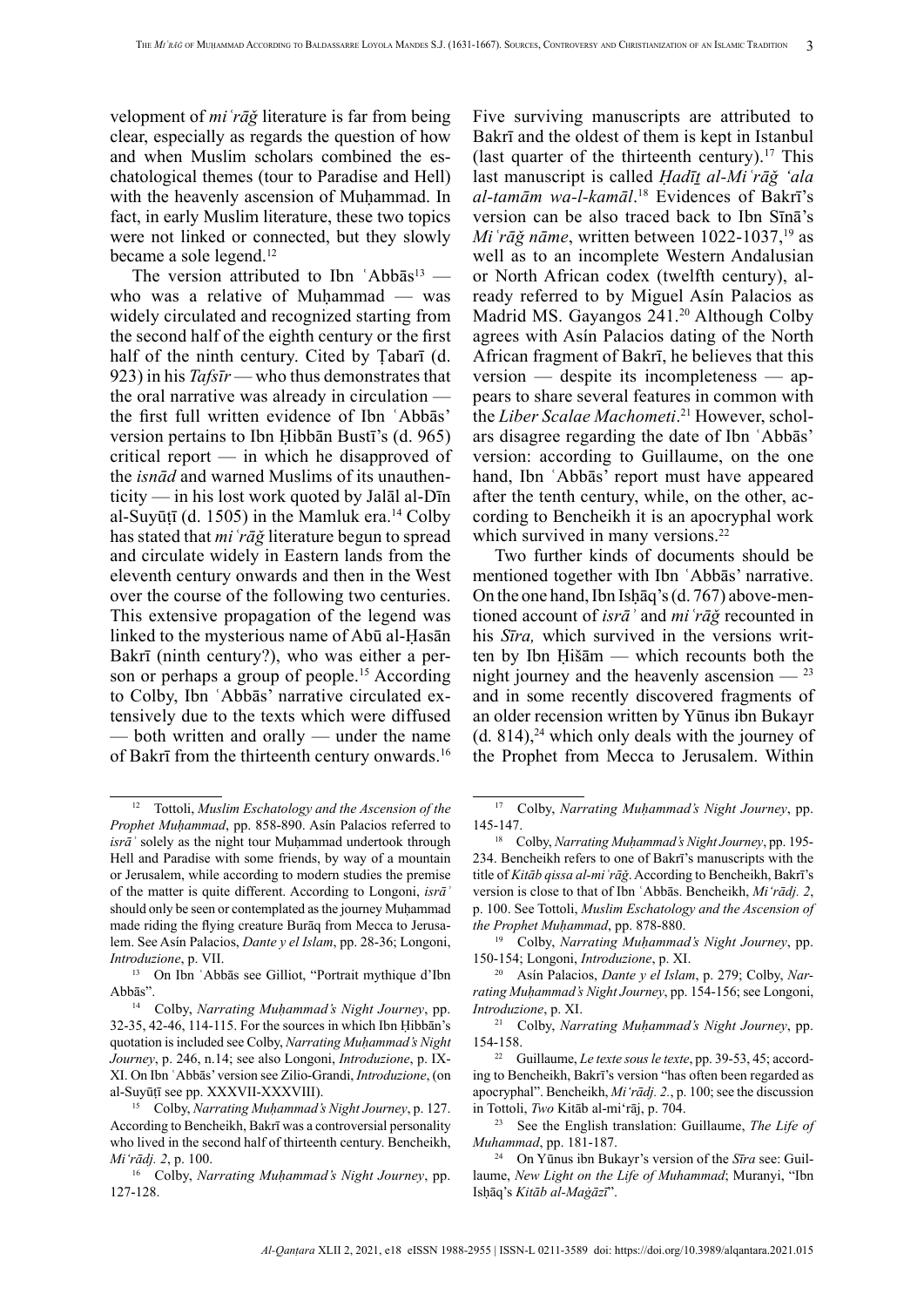this older version, even the negotiation between Muhammad and God regarding the number of daily ritual prayers occurs in Jerusalem and not in the heavens.25 On the other hand, the *ḥadīṯ* literature accounts reported in the collections of the traditionists al-Buḫārī (d. 870) and Muslim  $(d. 875)^{26}$  were another means of spreading the legend in the Islamic lands.

The story of the ascension of the Prophet was a well-known legend in Western literature<sup>27</sup> ever since it first appeared at the Castilian court in Spain in the thirteenth century.<sup>28</sup> As Christians believed this work to be an Islamic holy book, it was translated into a Castilian version (which has not survived) by the Jewish doctor Abraham Alfaquim. Then in 1264 it was translated from the Castilian into both Latin (*Liber Scalae Machometi*) and old French (*Livre de l'Eschiele Mahomet*), by Bonaventura da Siena, who was a notary and scribe who worked at the court of Alfonso X of Castile "the Wise".29 This old French translation appears to be the oldest testimony of the story in a Western language. $30$  As is written at the very end of the book, *Liber Scalae Machometi* mentions Ibn ʿAbbās as a source of the report.31 Due to it being regarded as an Islamic holy book, *Liber Scalae Machometi* was incorporated into the still surviving texts of *Collectio* 

*Toletana* (Vatican and Paris codex<sup>32</sup>) produced by Peter the Venerable and his team of translators and polemists in the twelfth century.<sup>33</sup> Furthermore, a summary of the *Liber Scalae Machometti* can be found in a Castilian polemic treatise attributed to Saint Pedro Pascual (d. 1300) with the title of *Sobre la seta mahométana*, 34 while a further account of a description of Paradise related to the *Liber Scalae*, including a quotation of the title of the book (*nel libro suo che Scala ha nome*), is reported by Fazio degli Uberti in his *Dittamondo* (1350-1360).<sup>35</sup>

The legend of the ascension of the Prophet also entered into Western literature through different sources other than Ibn ʿAbbās' report. The *Historia Arabum* by Ximénez de Rada<sup>36</sup> (1170-1247, Archbishop of Toledo) and *Crónica General* (which was started to be written under Alfonso the Wise and completed in  $1289$ <sup>37</sup> both rely on a version of the legend closer to the *ḥadīṯ*'s narratives. Furthermore, a thirteenth century codex of Uncastillo contains a short account of the ascension at the end of an anti-hagiographic biography of Muḥammad (*Vita Mahometi*). 38

References to the *miʿrāǧ* can be found in the *Contra legem Sarracenorum*, a well-known work written by the Dominican missionary Riccoldo da Montecroce,<sup>39</sup> whose source regarding the ascension of the Prophet is contained in the *Liber Denudationis*. 40 According to Elsheikh, evidence

34 Cerulli, *Il "Libro della scala"*, pp. 264-328. The authorship of this work is still debated among scholars: Tolan, "Pedro Pascual".

<sup>&</sup>lt;sup>25</sup> Colby, *Narrating Muḥammad's Night Journey*, pp. 51-52, 251 (notes).

<sup>&</sup>lt;sup>26</sup> Asín Palacios categorized al-Buḫārī's version (as well as Muslim, but we can also consider Ibn Ishāq's account as a part of this cycle) in what he calls the redaction A of the second cycle (legends on *miʿrāǧ*), while he considers Ibn ʿAbbās' version as an example of redaction B of the second cycle. Asín Palacios, *Dante y el Islam*, pp. 38-50; See also Colby *Narrating Muḥammad's Night Journey*, pp. 29-49, 81-85.

<sup>27</sup> See Di Cesare, *The Pseudo-Historical Image of the Prophet Muḥammad*.

<sup>&</sup>lt;sup>28</sup> On the spreading of the legend in the Iberian Peninsula see: Echevarría, "El Mi'radj en la literatura castellana del siglo XV"; Echevarría, "La reescritura del Libro de la escala de Mahoma".

<sup>29</sup> Cerulli, *Il "Libro della scala"*, pp. 11-23; Cerulli, *Nuove ricerche sul Libro della Scala e l'Islam*, pp. 11-18. According to Jacques Monfrin, the Latin version could originate from the French one and not from the Castilian. See. Monfrin, "Les sources arabes de la Divine Comédie".

<sup>30</sup> Colby, *Narrating Muḥammad's Night Journey*, pp. 156-158. According to Gargan, the oldest Latin version of which we have information is reported in a list of books to be sent to the Studium of Saint Domenico in Bologna in 1313 written up by the Dominican Ugolino. See Gargan, *Dante, la sua biblioteca e lo Studio di Bologna*, p. 50; Pioletti, *Del* Libro della Scala *e altro*, p. 223

<sup>31</sup> According to the Latin text, Ibn ʿAbbās is called "Abnez". *Liber Scalae Machometi*, LXXXV, §215, p. 225.

 $32$  MS Vat – Latin 4072; MS Paris, BNF – Latin 6064; Echevarría, *Liber scalae Machometti*, pp. 425-428. As regards the Vatican Codex, see Cerulli, *Il "Libro della scala"*, pp. 248-263.

<sup>33</sup> Cerulli, *Il "Libro della scala"*, p. 248; Capezzone, "Intorno alla rimozione delle fonti arabe", p. 528 (note n. 13); Celli, "Gli studi di Enrico Cerulli su Dante", pp. 44, 51; Pioletti, *Del* Libro della Scala *e altro*.

<sup>35</sup> Cerulli, *Il "Libro della scala"*, pp. 355-357.

<sup>36</sup> Jiménez de Rada, *Historia Arabum*. See Maser, "Rodrigo Jiménez de Rada"; On Ximénez de Rada's knowledge of Islam see Pick, "What did Rodrigo Jiménez de Rada Know About Islam?".

<sup>37</sup> *Primera Crónica General de Espaňa*, pp. 270-272 (the work is wrtitten in Castilian); Cerulli, *Il "Libro della scala"*, pp. 335-345.

<sup>38</sup> Valcárcel, "La Vita Mahometi del códice 10 de Uncastillo (s.XIII), pp. 243-245; Cerulli, *Il "Libro della scala"*, pp. 331-334.

<sup>39</sup> Riccoldo da Monte di Croce, *Contra legem Sarracenorum*, pp. 122-125.

<sup>40</sup> *Liber denudationis*, pp. 375-383. On Ricoldo: Burman, *Religious Polemic and the Intellectual History of the Mozarabs*, pp. 227-231. *Liber Denudationis* is a translation of an Egyptian work from the eleventh century: Bertaina, "The Arabic Version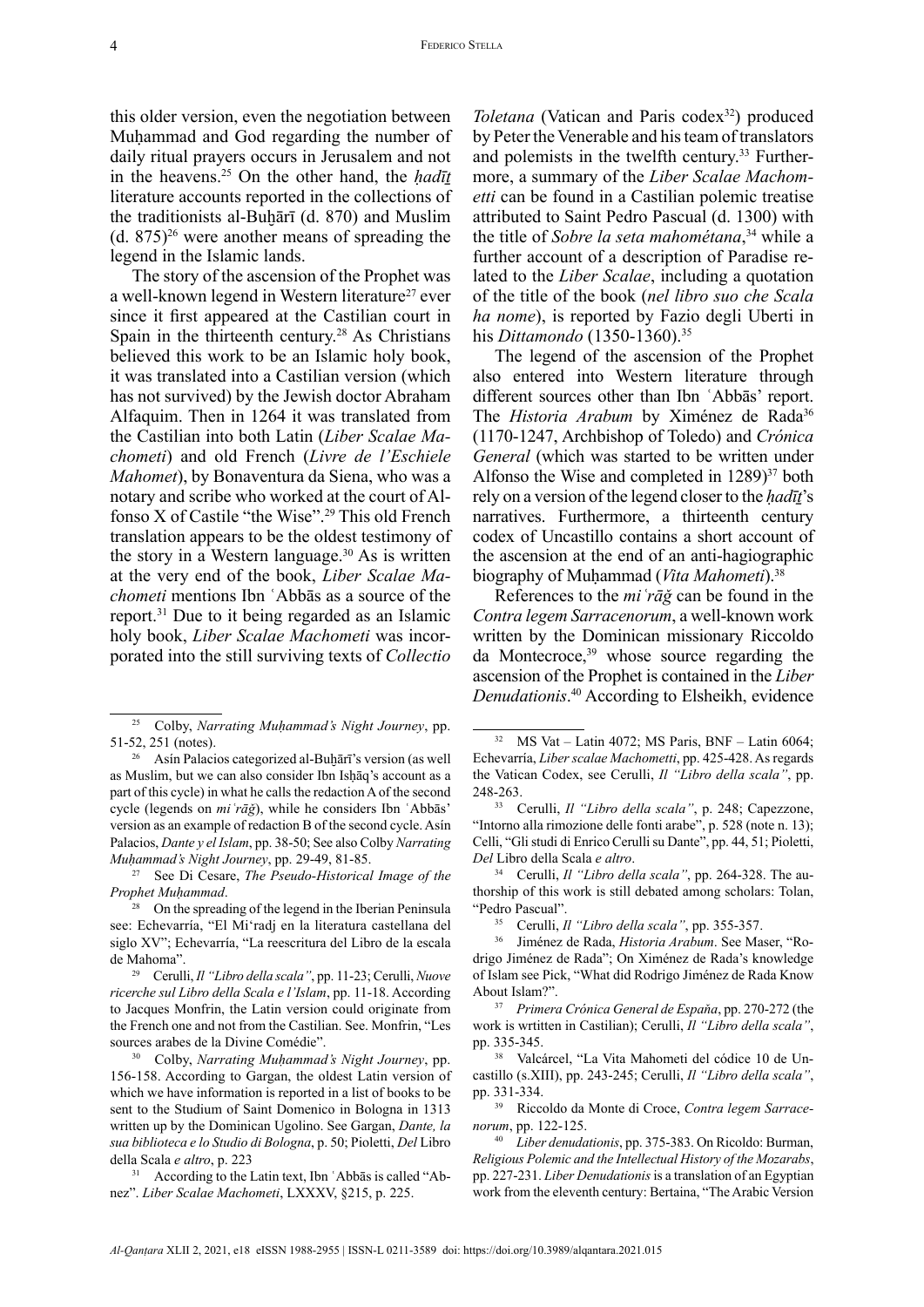included in such writings as the codex of Uncastillo, *Historia Arabum*, *Crónica General*, *Contra legem Sarracenorum* and a Pisan legend<sup>41</sup> — to which we add the brief summary of the ascension in Alfonso Bonihominis' *Disputatio Abutalib* (fourteenth century)<sup>42</sup> — demonstrate that the *miʿrāǧ* was not only introduced into Western literature via Ibn ʿAbbās' version — to which the *Liber Scalae Machometi* seems to be related — but also by means of other sources, such as Anas ibn Mālik's report which was mainly propagated by *ḥadīṯ* literature starting from the Middle Age.43 Further citations of the *miʿrāǧ* can also be found in some fifteenth century authors, like Pope Pius II, Alonso de Espina, Juan de Torquemada, Roberto da Lecce,<sup>44</sup> and Roberto Caracciolo, who fashioned a summary — perhaps based on the Latin version of the *Liber Scalae* contained in his *Specchio della fede*. 45

The legend of the *miʿrāǧ* continued to spread throughout Europe in the early modern age. An essential work that deals with the *miʿrāǧ*, and which we will return to later, was the *Confusión o confutación de la secta mahomética y del Alcorán* (1515) written by the former Muslim jurist converted to Christianity Juan Andrés and then translated into Italian by Domingo de Gaztelu in Seville in 1537.46 The book was rediscovered by Tirso González de Santalla S.J. in a library in Granada more than a century later,<sup>47</sup> and inspired his *Manuductio ad conversionem Mahumetanorum* (Madrid 1687), which dedicated a section to the story of the conversion of Baldassarre Loyola Mandes S.J. and contained a Latin version of the *miʿrāǧ* taken from Juan

Andres.48 Ten years after the Italian translation undertaken by Domingo de Gaztelu, the Italian version of the *miʿrāǧ* within the *Confusión* was then revised by Giovanni Battista Castrodardo in *L'Alcorano di Macometto, nel qual si contiene la dottrina, la vita, i costumi e le leggi sue*, edited by Andrea Arrivabene in Venice (1547)<sup>49</sup> and partially based on Theodeor Bibliander's printed edition of the *Colletio Toletana* (*Machumetis Saracenorum principis Eiusque Successorum Vitae, doctrina ac ipse Alcoran*, 1543 and 1550). Bibliander's printed edition contributed to spreading the ascension of Muhammad in Europe: in fact, it contained Riccoldo's version of the *miʿrāǧ* following a previous Greek translation of the *Contra legem* which was carried out by Demetrio Cidonio and then translated into Latin by Bartolomeo Piceno da Montearduo<sup>50</sup> (the *Contra legem* was also translated into German by Marthin Luther in 1542).

Finally, Vigliano has recently given an account of another seventeenth century representation of the *miʿrāǧ* written by the French Christian Cabbalist Blaise de Vigenère in his work called *Vision, ou plustost pipperie controuvée par Mahomet, et ses sectateurs d'un voyage qu'en dormant il fit en Ierusalem, et de là au ciel monté dessus l'Alborach* (1612). According to Vigliano, Juan Andrés' *Confusión*, Antoine Geuffroy's *Briefve description de la cour du Grant Turc* (1546) and its Latin translation  $(1573)$  can all be identified as Vigenère's sources.<sup>51</sup>

## **Biographical Note and Studies on Baldassarre**

Muley Muḥammad al-Tāzī — the original Arabic name of Baldassarre Loyola Mandes S.J.  $(1631-1667)^{52}$  — was a Moroccan Muslim prince, the son of the ruler of Fez 'Abd al-Wāḥid. He was born in an age of political disorder and therefore tracing his royal lineage is not an easy

of the Liber Denudationis".

<sup>41</sup> Mancini, "Per lo studio della leggenda di Maometto in Occidente".

<sup>42</sup> Alfonso Bonihominis, *Disputatio Abutalib*, pp. 139-141.

<sup>43</sup> Elsheikh, "Lettura (faziosa) dell'episodio di Muhammad: Inferno XXVIII".

<sup>44</sup> McMichael, "The Night Journey (*al-isrāʾ*) and Ascent (*al-mi'rāj*)"; Longoni, *Introduzione*, pp. XLIII-XLIV.

<sup>45</sup> Cerulli, *Il "Libro della scala"*, pp. 360-366; Tommasino, *L'Alcorano di Macometto*, pp. 177-178.

<sup>46</sup> On Juan Andrés style of controversy see: Starczewska, "*No es esto sino hystorias de los antiguos*"; on the reception of his writing between the sixteenth and the end of the eighteenth centuries see: Szpiech, "Preaching Paul to the Moriscos", pp. 336-338.

<sup>47</sup> García-Arenal and Rodríguez Mediano, *The Orient in Spain*, pp. 117-119; Colombo, "La Compagnia di Gesù e l'evangelizzazione dei Musulmani nella Spagna del Seicento", pp. 208-211. On the work of Tirso González also see: Colombo, *Convertire i musulmani*; Colombo, "Even among Turks"; Vázquez Ruiz, "Una aproximación al *Manuductio*".

<sup>48</sup> Colombo, *Convertire i musulmani,* pp. 101-119. See also Colombo, "La setta malvagia dell'Alcorano", pp. 471-472. Tirso González de Santalla S.J, *Manuductio*, II, pp. 53-58 (on Baldassarre), 276-278 (on the *miʿrāǧ*). Guillaume Postel also reports a version of the *miʿrāǧ* based on Juan Andrés in *De orbis terrae condordia* (1544). See Cerulli, *Nuove ricerche sul Libro della scala*, pp. 202-205.

<sup>49</sup> Tommasino, *L'Alcorano di Macometto*, pp. 161-188.

See Miller, "Theodor Bibliander's Machumetis Saracenorum Principis"; Balserak, "The Renaissance Impulses that drove Theodor Bibliander to Publish Machumetis Saracenorum"; Gordon, "Machumetis Saracenorum Principis".

<sup>51</sup> Vigliano, "Blaise de Vigenère et les traductions du miraj".

<sup>52</sup> In the sources, the name is not always spelt in the same way. It can be read: Baldassarre, Balthasar, Baldassare, Balthazar, Mandes, Mendes, Mandez, etc.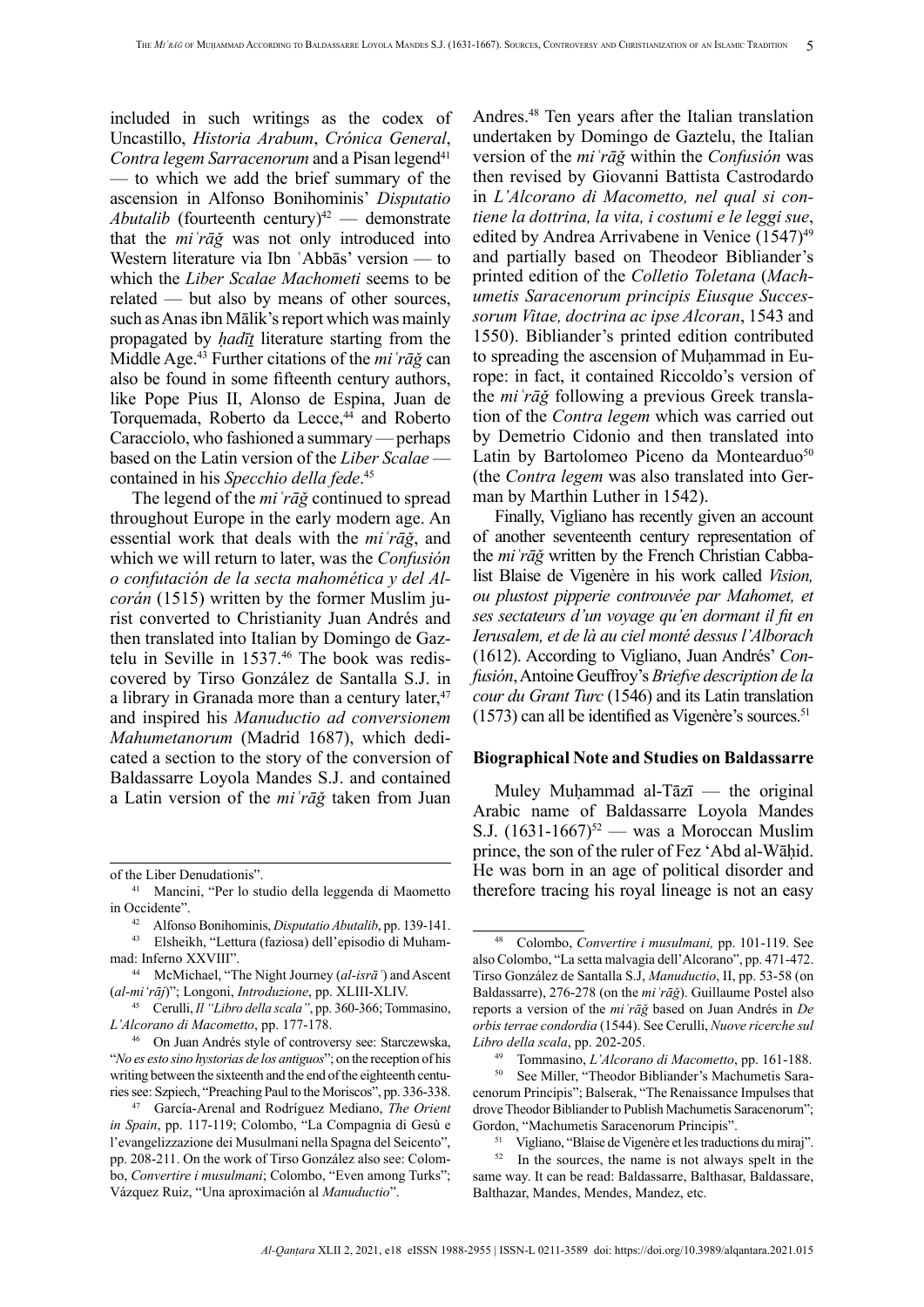task.53 In fact, there is disagreement among scholars regarding his regal origin. On the one hand, according to de Castries, Baldassarre belonged to a family related to the Zāwiya of Dilā', a Sufi brotherhood which increased its political power after the death of Ahmad al-Mansūr and the subsequent instability.<sup>54</sup> On the other, Goldáraz stated that the reports regarding Baldassarre regal lineage were most likely true and, more recently, Colombo has suggested that Baldassarre belonged to the Sa'di dynasty, and was probably the great-grandson of Ahmad al-Mansūr.<sup>55</sup> In disagreement with the preceding statements, Matar stated that Baldassarre had no regal origin.<sup>56</sup>

Returning to Baldassarre's life, he was captured by the Knights of Saint John in 1651 while he was travelling on the pilgrimage to Mecca. Imprisoned in Malta, he became a well-known preacher among the Muslim slaves, as well as a copyist and writer of Islamic books. Despite this intense activity as an anti-Christian preacher, Baldassarre was afflicted by visions and dreams that caused him torment and doubts regarding his faith. In particular, he had an unusual vision of a personification of the Holy Baptism in the middle of the sea, which finally led him to convert to Christianity right after his ransom was paid after five years of imprisonment.<sup>57</sup> He became a Christian in 1656, joined the Society of Jesus as a novitiate at Sant'Andrea al Quirinale in 1661, then became a priest in 1663 and finally spent the last few years of his life (1664-1667) trying to convert Muslims in Italian port cities like Naples and Genoa.58 He died in Madrid on September 15 1667, shortly before travelling to India on a

<sup>55</sup> Goldáraz, *Baltasar Loyola Mandes, S.I*, pp. 19-59; Colombo, "Baldassarre Loyola de Mandes (1631-1667), prince de Fez et jésuite", pp. 165-166.

mission. After his death, Baldassarre became renowned, with his story featuring in several Jesuit literary writings, and in 1669, the dramatist Pedro Calderón de la Barca wrote a sacred drama about his story called *El Gran Principe de Fez*. 59 The story of Baldassarre had been long forgotten since the eighteenth century, up until the twentieth century when Louis Lebessou, Wlodimir Ledóchowski, and Louis Pouzet all mentioned it in their works.<sup>60</sup> However, until Colombo's latest studies, Goldáraz's work has been the only one to take the sources held at the Archive of Pontifical Gregorian University (APUG) into account.

# **Text and Structure**

The Latin version of the *miʿrāǧ* Baldassarre wrote is found in a booklet (APUG, Ms. 1060-04) kept in the Archives of the Pontifical Gregorian University.61 Specifically, the Latin *miʿrāǧ* is located in the first part of the booklet (pp. 1-44), which consists of a discourse against Islam called *Oratio contra Mahomettem et eius sectatores*. The discourse begins with a brief introduction (pp. 1-2), after which Baldassarre sets out the tripartite scheme of his work (p. 3): 1) *Falsitas Mahomettanae legis* (pp. 3-19); 2) *in tenebris vita sequacium illius* (pp. 19-36); 3) *Lex Christi sola unicam medium ad salutem* (pp. 36-44)*.*  The *miʿrāǧ* covers six pages (those between pages 8 and 13) in the first part of the oration, namely the section regarding the falsehood of Muḥammad's law. As can be read at the very beginning of the discourse, it was written by Baldassarre in 1665. The Latin text of the *miʿrāǧ* is the following:

<sup>53</sup> Colombo, "A Muslim Turned Jesuit", pp. 479-486.

<sup>54</sup> De Castries, *Les sources inédites de l'Histoire du Maroc*, pp. 203-240; De Castries, "Trois Princes Marocains Convertis au Christianisme", pp. 151-154; Bono, "Conversioni di musulmani al cristianesimo", p. 440; Matar, *Mediterranean Captivity through Arab Eyes*, p. 163. On Aḥmad al-Mansur see: García-Arenal, *Ahmad al-Mansur*.

<sup>56</sup> Matar, *Mediterranean Captivity through Arab Eyes*, p. 178.

<sup>57</sup> For the vision of the Holy Baptism see: Archivio della Pontificia Universitá Georgiana (hereafter APUG), Ms. 1060-02, ff. 24v-25v. On North African princes converted to Christianity in Europe see: Alonso Acero, *Sultanes de Berbería en tierras de la cristiandad*.

<sup>58</sup> For an example of Baldassarre's zeal see one of the few complete letters published, sent to Daniello Bartoli S.J. in March 1665: *Del P. Baldassare Loyola Mandes Molto Rev. do in Cristo Padre*, pp. 152-154.

<sup>59</sup> Rodríguez-Gallego, "Príncipes musulmanes conversos sobre las tablas"; Colombo, "Conversioni religiose in Calderón de la Barca: *El gran príncipe de Fez* (1669)".

<sup>60</sup> The brief account of Baldassarre's life mainly follows the following article: Colombo, "A Muslim Turned Jesuit", pp. 479-486; see also: Colombo, "Baldassarre Loyola de Mandes (1631-1667), prince de Fez et jésuite"; Freller, "Osman and Muhammad el-Attaz, pp. 26-31; Lebessou, "Le seconde vie d'un sultan du Maroc"; Ledóchowski, "De Mahumetanorum conversione rite paranda et promovenda"; Pouzet, "Motivations et contributions des Jésuites dans les etudes islamiques". For a general overview of the relationship between Mediterranean Barbary corsairs, slavery, and conversion from Islam to Christianity see: Bono, "Conversioni di musulmani al cristianesimo".

 $61$  The booklet also contains a copy of the theological correspondence with Qurʾānic translations into Italian between Baldassarre and Muḥammad Bulġayth al-Darawī. The aim of our research will be to publish a critical edition of the discourse and the letters (in both versions: within the correspondence and booklet) with a preliminary essay in which we will explain how Baldassarre dealt with the Qurʾān and the development of the personal, intellectual and religious relationship between him and Bulġayth.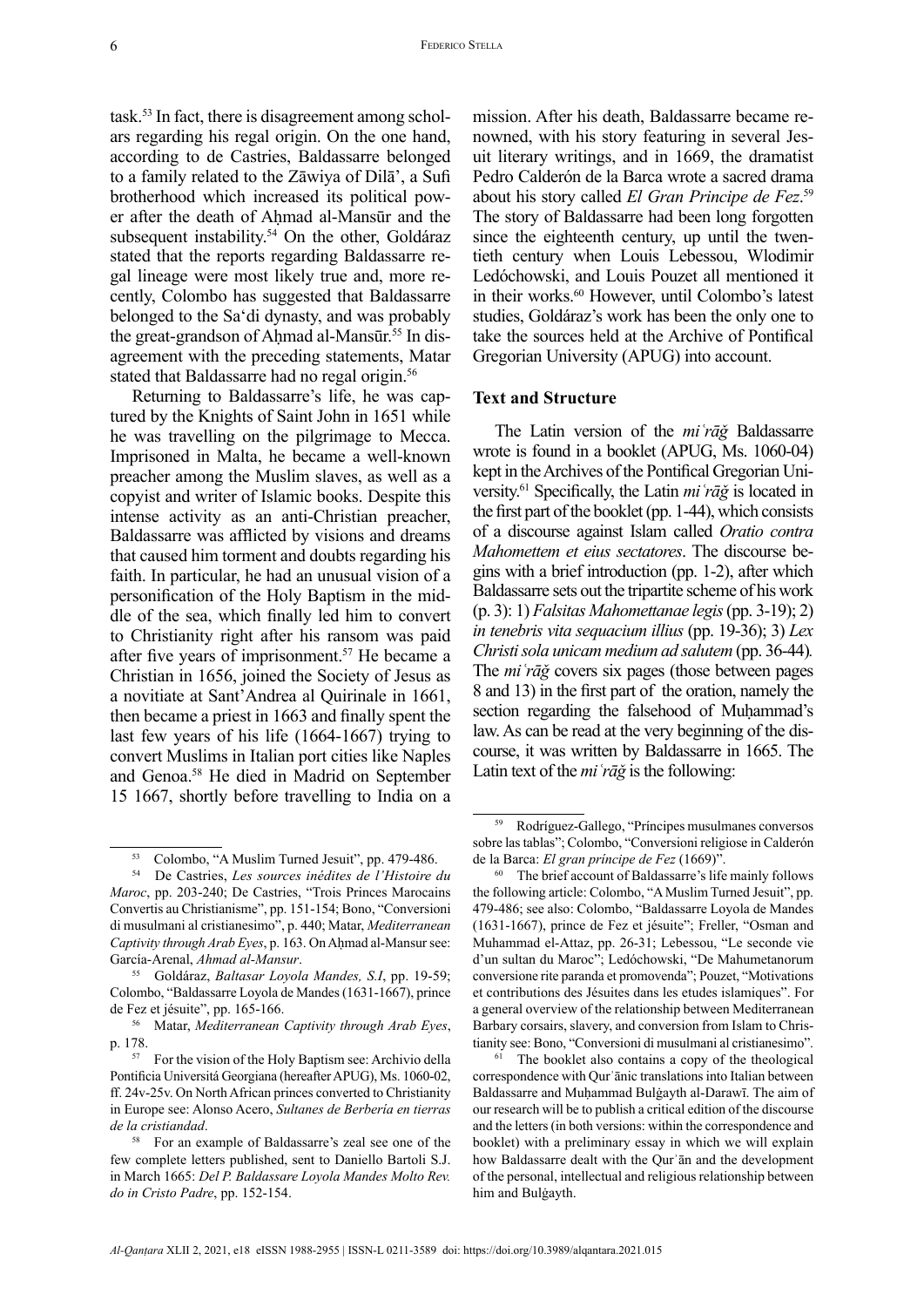[8]

Attamen ut clarius ostendatur praedicta falsitas, non desunt profecto quamplurima similia mendacia, et quidem maiora, quae cum omnibus sit notum esse innumerabilia, ideo aliqua solum obiter tangam, ut lectores huius orationis de illis manifestè certiores faciam. Ecce igitur dicit falsissimus ille pessimusque Propheta, quod cum adhuc esset in terris, ad eum descendit de caelis civis Angelicus equitans supra mulum, et cum eo erat asinus luce confectus, ut posset instar fulguris corruscantis Mahomettem supra ipsum in caelos trahere; antequam verò hoc fieret, ille Angelus habens prae manibus [9] poculum aureum Dei gratia plenum, statim cor Mahomettis accepit, et, purgavit, demum iterum atque iterum in eum induxit gratiam, quam ferebat in vase; hoc facto ambo coeperunt ad primum caelum ascendere, ubi statim ostia caeli aperta sunt: tunc habitatores caelestes Angelum interrogaverunt, quis esset? Respondit, se esse Gabrieli deinde quis esset illes socius, qui secum erat? respondit esse Mahomettem; et statim omnes caelestes in eo primo caelo exclamaverunt, salve Mahomettes; ò felicem adventum! deindè ingressi ambo invenerunt Patrem Adam, qui occurrit eis. Post mutuas salutationes, et notitiam Adami traditam [10] Mahometti, dixit ille, salve o filj Sancte, et Propheta magne. Hoc facto evolaverunt ad secundum caelum, ubi facta interrogatione reddita responsione, et habita salutatione sicut in primo caelo factum est ipsis obviam venit Jesus Christus, et Joannes Baptista; et illico gaudentes dixerunt, salve noster frater, et Propheta Sancte. In tertio caelo inventus est Joseph castus; in quarto Elias; in quinto Aaron; in sexto Moises; in septimo Abraham: et in singulis caelis evenit totum id, quod contigerat in primo; ò quàm gravia sunt haec mendacia! tot sunt, quot verba: supersunt verò solemniora. Secutus igitur hic pessimus vir iter suum cum eodem spiritu caelesti intravit in quandam terram fluentem lacte, et melle, ubi exundabant quattuor flumina, manantia melle, lacte, vino, et aqua purissima. Tunc Mahomettes pro [11] se, atque suis sequacibus elegit illud lactis flumen: cui socius statim dixit, optimam parte elegisti, quia hòc flumen sic candidum est simbolum tuum, sectatorumque fidei tuorum: tunc deliberavit fundamenta suae legis plantare, nempè ut sicut à Deo praeceptum fuerat, quinquagies in die sequaces procumbentes Deum adorarent. Sed cum redijsset ad Moisem ab eo interrogatus circa numerum praedictum orationis, eo suadente, ad Deum confugit, ut illud onus sequacibus precum minuerat: id factum, et decem ablatis ad Moisem iterum regressus ab illo intellexit humanam fragilitatem laturam aegrè illud pondus, addita oratione, quia Moisem ipsum ita experientia docuerat.

#### [12]

Regressus quater ad Deum ita semper ut dictum est consulente Moise, qualibet vice minutis decem decretus demum est numerus quinque in die orationum. Relinquo alia quam plurima mendacia similia his, quae iam praedicta sunt, quia si mihi placeret, ac tempus permitteret sequi mendaciorum Mahomettis narrationem, finem nunquam invenirem. Attamen praetermitto quod alij cogitent quanta, et quam manifesta sint omnibus, non tantum ista, sed etiam reliqua, quae superessent commemoranda; sic volui solum supra dictam narrationem falsitatis instituere, quamvis aliquantulo longiorem, ut inde perspicuè omnibus fondamenta Mahomettanae legis falsissima apparerent; ex quibus argumentari possunt omnes [13] quàm fragilis esse Mahomettis debeat tota aedificatio, dum ipsius fundamenta sunt adeò infirma.<sup>62</sup>

The text can be divided into the following core themes:

- 1) The epiphany of the Angel who is riding *al-Burāq* to Muḥammad, the purification of his heart, and the beginning of the ascension (pp. 8-9).
- 2) The seven heavens where Muhammad meets the prophets and the rivers of Paradise (pp. 9-10).
- 3) The "river test", the foundation of Islamic law through the negotiation with God (and Moses' suggestions) concerning the number of daily ritual prayers, and final remarks (pp. 10-13).

The story of the ascension is interspersed with several of Baldassarre's polemical comments.

### **Sources and Content**

An initial and crucial clue regarding the sources of this version of the *miʿrāǧ* is provided by Baldassarre himself in a letter he sent from Genoa to his spiritual director Domenico Brunacci S.J. in Rome dated June 26th, 1664 (hence before the oration was written). The text of the letter that most interests us here is the following:

Intorno poi il libro che Vostra Reverenza mi ha mandato scritto in arabico lo ho consegnato al Padre finché haverò per mezo di Vostra Reverenza la licenza della quale mi ha detto il medesimo Padre che quella

See the transcription of the complete oration undertaken by the author of the present article on the web-platform of the Archive of the Pontifical Gregorian University: <[https://gate.unigre.](https://gate.unigre.it/mediawiki/index.php/Balthasar_Loyola_Mandes_Collection) [it/mediawiki/index.php/Balthasar\\_Loyola\\_Mandes\\_Collection](https://gate.unigre.it/mediawiki/index.php/Balthasar_Loyola_Mandes_Collection)>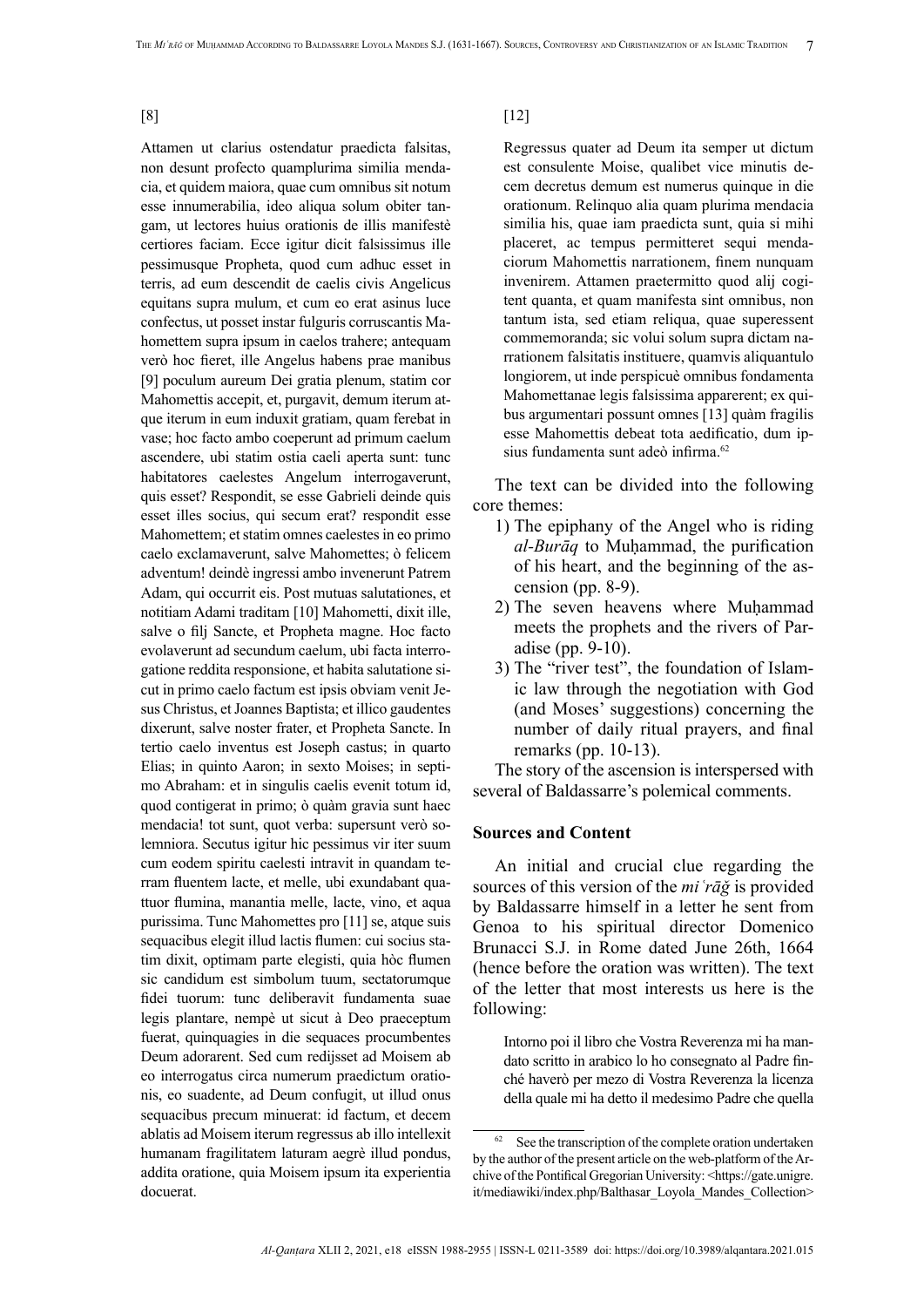del Maestro di Sacro Palazzo no serve qui in Genova perché ce vuole quella della congregazione diretta. Il titolo del libro è questo *Hadit almehrag* cioè la storia dell'andata di Mahometto al cielo in vita. E l'autore di esso libro non stà ivi scritto il suo nome ma andava descrivendo tal storia per discendentia, che uno ha sentito tal cosa dall'altro sino all'ultimo il quale dice che l'habbia sentita raccontar dal medesimo Mahometto. Si che il libro si chiama *Hadit almehrag* et il suo trattato è cose dette da Mahometto, dicendo certe favole havute in vita. Vostra Reverenza mi faccia gratia di prender la licenza che si deve havere per leggerlo, et tenerlo perchè mi serve molto intorno la salute di questi ciechi turchi.<sup>63</sup>

After two quick reminders Baldassarre sent to Brunacci on August 28th,<sup>64</sup> and September  $21st$ ,<sup>65</sup> Baldassarre finally got the Arabic book on October 12th, 1664: *Rendo gratie infinite à Vostra Reverenza della licenza, che procurò per me di leggere quel libro arabico, e l'Alcorano*. 66

In the first astonishing source quoted, Baldassarre is asking Brunacci to approve the reading of an Arabic book called *Hadit almehrag*<sup>67</sup> that according to modern transliteration is *Ḥadīṯ al-miʿrāǧ*. Moreover, the second sentence of this request provides additional information regarding the nature of the book: on the one hand, Baldassarre reports that the author of the book is anonymous (*E l'autore di esso libro non stà ivi scritto il suo nome*). On the other, when he asserts that the sources of the unknown author can be traced back to Muhammad as the first relater of the story (*ma andava descrivendo tal storia per* 

*discendentia, che uno ha sentito tal cosa dall'altro sino all'ultimo il quale dice che l'habbia sentita raccontar dal medesimo Mahometto*), he makes an implicit reference to the *isnād*, the chain of transmitters from the Prophet which validates the probity of each *hadīt*. Furthermore, the reference to *isnād* (*discendentia*) is conclusive proof that the book Baldassarre was asking for is an Arabic one: *Liber Scalae Machometti* (with the exception of the reference to Ibn ʿAbbās at the very end of the text) and other Western *miʿrāǧ* literature make no reference to the chain of the transmitters, even when they are related to Anas ibn Mālik's report and *ḥadīṯ* literature (*Historia Arabum*, *Crónica General*, *Contra legem Sarracenorum*, etc.). In addition, in the letter dated September, he is also informing Brunacci that it is of great importance for him to obtain this Arabic book.

As regards the internal evidence, Baldassarre's narrative begins with an angel (*civis angelicus*, later introduced as Gabriel) who is descending from heaven riding a mule and followed by a donkey, with the aim of making Muḥammad able to shoot lightning. According to al-Buḫārī's reports, the creature outlined is indubitably *al-Burāq* — smaller than a mule and bigger than a donkey — which Baldassarre represents as two different animals: a mule, which Muḥammad is riding, and a donkey, which is following them. Then, Baldassarre describes the purification of Muhammad's heart.<sup>68</sup> It differs from ibn Hišām's recension of ibn Isḥāq's *Sīra* and ibn ʿAbbās who do not report this event,<sup>69</sup> as Baldassarre relates the purification of Muḥammad's heart as taking place just before the ascent to the first heaven, while the prophet was dozing. This scene can be found in all four al-Buḫārī's long accounts, even though here Baldassarre's version seems closer to those of Abū Ḏarr and Mālik ibn Ṣaʿṣaʿa who do not refer — unlike Anas ibn Mālik and Mālik ibn Sa'sa'a, Version  $2$  — to the night journey. However, the manner in which Baldassarre out-

 $^{63}$  APUG, Ms. 1060-01, f. 232r-v.<br> $^{64}$  "Sto aspettando da Vostra Rev.

<sup>64 &</sup>quot;Sto aspettando da Vostra Reverenza la licenza per poter leggere quel libro, che mi ha mandato, come anco quello che manca de'scritti particolarmente, quella spiegatione del Paradiso" APUG, Ms. 1060-01, f. 134r-v. Perhaps, in this letter Baldassarre was also asking for a writing in which he depicted and drew his vision of Paradise reported here: APUG, Ms. 1060-03, ff. 16-21. See Colombo, "Baldassarre Loyola de Mandes (1631-1667), prince de Fez et jésuite", p. 187.

<sup>65 &</sup>quot;Vostra Reverenza si ricordi della licenza del libro arabico perché ne ho molto bisogno". APUG, Ms. 1060-01, f. 219r-v.

<sup>66</sup> APUG, Ms. 1060-01, f. 47r-v. Many thanks to Lorenzo Mancini for helping me in finding this letter.

<sup>67</sup> Bakrī's *Ḥadīṯ al-Miʿrāǧ 'ala al-tamām wa-l-kamāl*  could be compared to Baldassarre's story for two reasons: on the one hand, because Baldassarre was asking for a book with the same title (*Hadit almehrag*) and, on the other, because Bakrī's version — as scholars have stated — was one of the sources of *Liber Scalae Machometi* (*Halmahereig* as it is called in *Liber Scalae Machometi*, LXXXV, §215, p. 225) as well as of many Islamic traditions. Nevertheless, several textual indications suggest that Baldassarre's version is not directly related to Bakrī's, or to a previous Latin version of the story. See Colby, *Narrating Muḥammad's Night Journey*, pp. 156-158.

<sup>68</sup> The Qurʾānic reference to the purification of the heart of Muḥammad is in Q. 94:1: *alam našraḥ laka ṣadrak* ("Did We not relieve your heart for you [Prophet]"). On the tradition of the cutting open of Muhammad's breast and the purification of his heart, which early Muslims sometimes traced back to his childhood, not to the ascension, see Rubin, *The Eye of the Beholder*, pp. 59-75. For a study on how the purification of the heart has been interpreted by Giovanni Battista Castrodardo (translator of *L'Alcorano di Macometto*, 1547) and by his sources, namely Juan Andrés and his translator into Italian Domingo de Gaztelu see: Tommasino, *L'Alcorano di Macometto*, pp. 164-173. See also Cerulli, *Nuove ricerche sul Libro della scala*, pp. 277-279.

<sup>69</sup> Zilio-Grandi, *Introduzione*, p. XXXVI.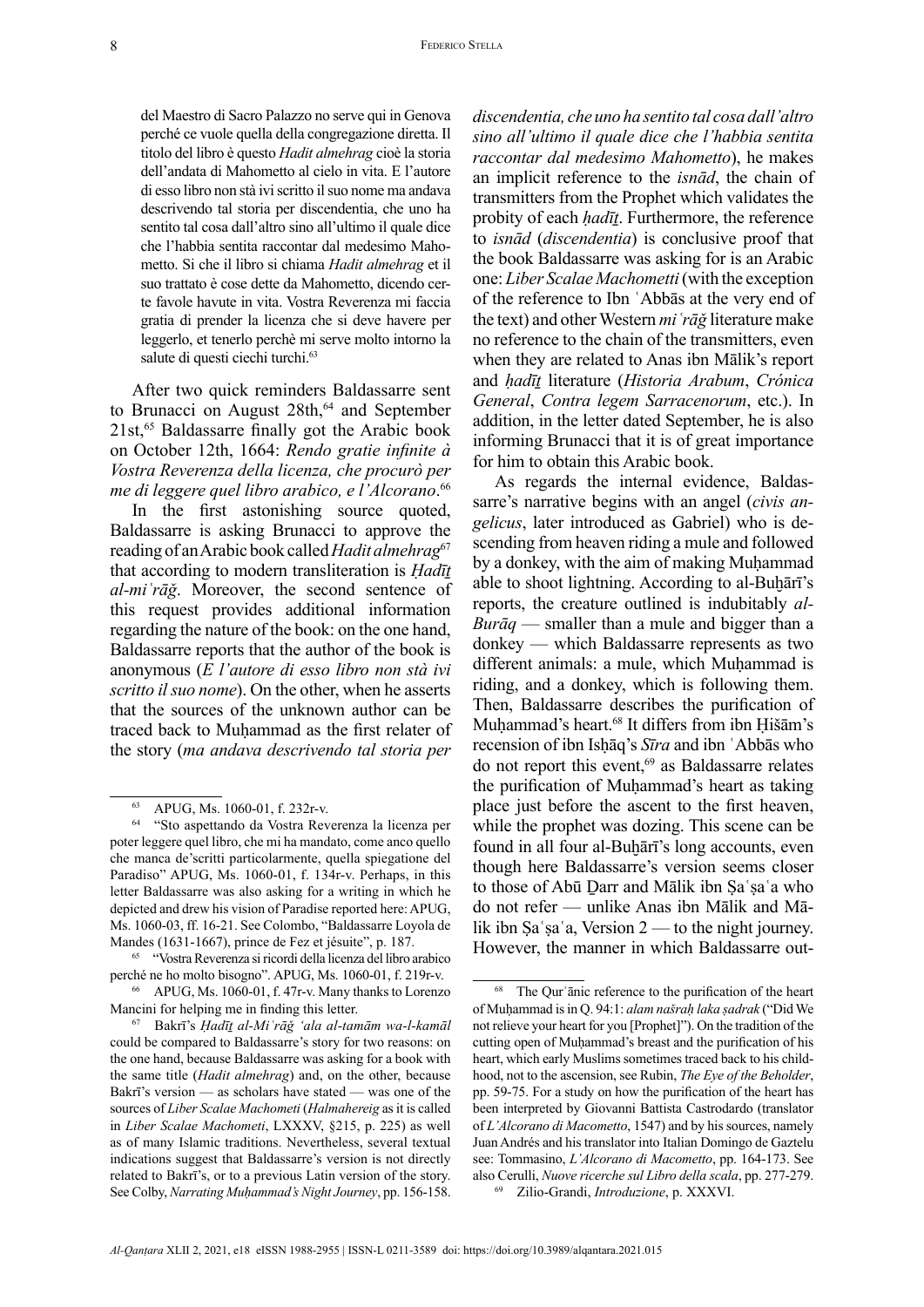lines how the angel purified Muhammad's heart is slightly different from the *hadīt*'s reports: while in al-Buhārī's version, Gabriel brought Muhammad a golden tray full of wisdom (*ḥikma*) and faith (*imān*) and then cut his body to purify his heart, Baldassarre does not make any reference to the body-cutting scene, but refers only to a golden tray full of God's grace by means of which the angel purified his heart (*ille Angelus habens prae manibus poculum aureum Dei gratia plenum, statim cor Mahomettis accepit, et, purgavit*).

The reason why a Western text could not have been a source becomes clear when we compare some of the events and sentences of Baldassarre's version with other Western versions of the *miʿrāǧ*. The first event is the question Gabriel and Muḥammad are asked upon reaching the first heaven. After they reply to the questions at the gate to the first heaven, they are admitted through the gate of Paradise in the versions of the story according to *Liber Scalae Machometi*, Juan Andrés' *Confusión,* and Baldassarre. According to both the *Confusión* and Baldassarre, but not to *Liber Scalae Machometi*, Gabriel and Muhammad also meet Adam just after the admission into the first heaven, as shown in Table n.1:

The events narrated in the table immediately reveal the following differences: those who ask Gabriel and Muhammad to disclose their identity are respectively: an angel (*angelus*, according to *Liber Scalae*), a gate-keeper (*el portero*, according to Juan Andrés) and the heavenly citizens (*habitatores caelestes*, according to Baldassarre).73The sentence *habitatores caelestes* can be easily identified as a translation from the Arabic *ahl al-samāʾ* (the people of the heaven who ask Muhammad and Gabriel to disclose their identity) which can be found in Anas ibn Mālik's account. Then, after the greetings, in both Juan Andrés and Baldassarre's accounts, Adam appears on the scene as the prophet of the first heaven, while after entering the first heaven, *Liber Scalae Machometi* presents additional angels, creatures and eschatological symbols before the moment when Gabriel and Muḥammad meet John the Baptist and Jesus.74

The sequence of the prophets whom Gabriel and Muḥammad met in their way through the seven heavens lead us to further evidence.<sup>75</sup> In Table n.2 Baldassarre's order has been compared with the prophets' order included in a wider range of versions:

Table n.1

| Liber Scalae Machometi <sup>70</sup>                                                                                                                                                                                                                                                                                                                                                                                                                                                                                                        | Juan Andrés, Confusión <sup>71</sup>                                                                                                                                                                                                                                                                                                                                                                                                                                              | Baldassarre, Oratio <sup>72</sup>                                                                                                                                                                                                                                                                                                                                                                                                                                                                    |
|---------------------------------------------------------------------------------------------------------------------------------------------------------------------------------------------------------------------------------------------------------------------------------------------------------------------------------------------------------------------------------------------------------------------------------------------------------------------------------------------------------------------------------------------|-----------------------------------------------------------------------------------------------------------------------------------------------------------------------------------------------------------------------------------------------------------------------------------------------------------------------------------------------------------------------------------------------------------------------------------------------------------------------------------|------------------------------------------------------------------------------------------------------------------------------------------------------------------------------------------------------------------------------------------------------------------------------------------------------------------------------------------------------------------------------------------------------------------------------------------------------------------------------------------------------|
| [25] Tunc vero Gabriel venit ad<br>unam portarum ut intraret et cum<br>vellet hoc facere quidam angelus<br>dixit ei: «Gabriel, quid vis et quis<br>tecum est». Ipse quoque respondit:<br>«Mecum est Machometus,<br>prophetarum sigillum omnium et<br>cunctorum dominus nunciorum,<br>et volumes ibi intus intrare». Hoc<br>autem dicto, mox nobis porte<br>aperte sunt et intravimus. [26] Et<br>cum introissemus omnes angeli<br>qui errant ibi salutaverunt me et<br>dixerunt michi valde bona nova de<br>quibus non modicum sum gavisus. | Tocó el ángel Grabiel a la puerta<br>del cielo y dixo el portero quién era,<br>y dixo: "Yo soy el ángel Grabiel<br>y comigo<br>Mahoma, propheta y amigo de<br>Dios". Y así como oyó el<br>portero el nombre de Mahoma,<br>luego abrió la puerta del primero<br>ciclo y entraron y fallaron un<br>hombre viejo y muy cano, el qual<br>viejo era Adam. Y luego vino Adam<br>y abraço a Mahoma y dio gracias a<br>Dios porque le havía dado tal fijo<br>y encomendóse Adam a Mahoma. | Tunc habitatores caelestes Angelum<br>interrogaverunt, quis esset<br>respondit, se esse Gabrieli deinde<br>quis esset illes socius, qui secum<br>erat? respondit esse Mahomettem;<br>et statim omnes caelestes in eo<br>primo caelo exclamaverunt, salve<br>Mahomettes; o felicem adventum!<br>Deindè ingressi ambo invenerunt<br>Patrem Adam, qui occurrit eis. Post<br>mutuas salutationes, et notitiam<br>Adami traditam [10] Mahometti,<br>dixit ille, salve o filj Sancte, et<br>Propheta magne |

<sup>73</sup> According to Tottoli, the Islamic versions also differ regarding the nature of those who ask the question: a guardian (*ḫāzin*) of Paradise, the angel Riḍwān and an unknown voice. Tottoli, *Muslim Eschatology and the Ascension of the Prophet Muḥammad*, pp. 878-879.

<sup>74</sup> Longoni, *Introduzione*, p. XII; Colby, *Narrating Muḥammad's Night Journey*, pp. 7-14.

<sup>75</sup> For further information regarding prophets and prophethood within the Qurʾān and Islamic tradition see: Bell, "Muhammad and Previous Messengers"; Tottoli, *I profeti biblici nella tradizione islamica*; Rubin, *Prophets and Prophethood*.

<sup>70</sup> *Liber Scalae Machometi*, XII, §25, pp. 60-61.

<sup>71</sup> Juan Andrés, *Confusión*, VIII, p. 177.

<sup>72</sup> APUG, Ms. 1060-04, pp. 9-10.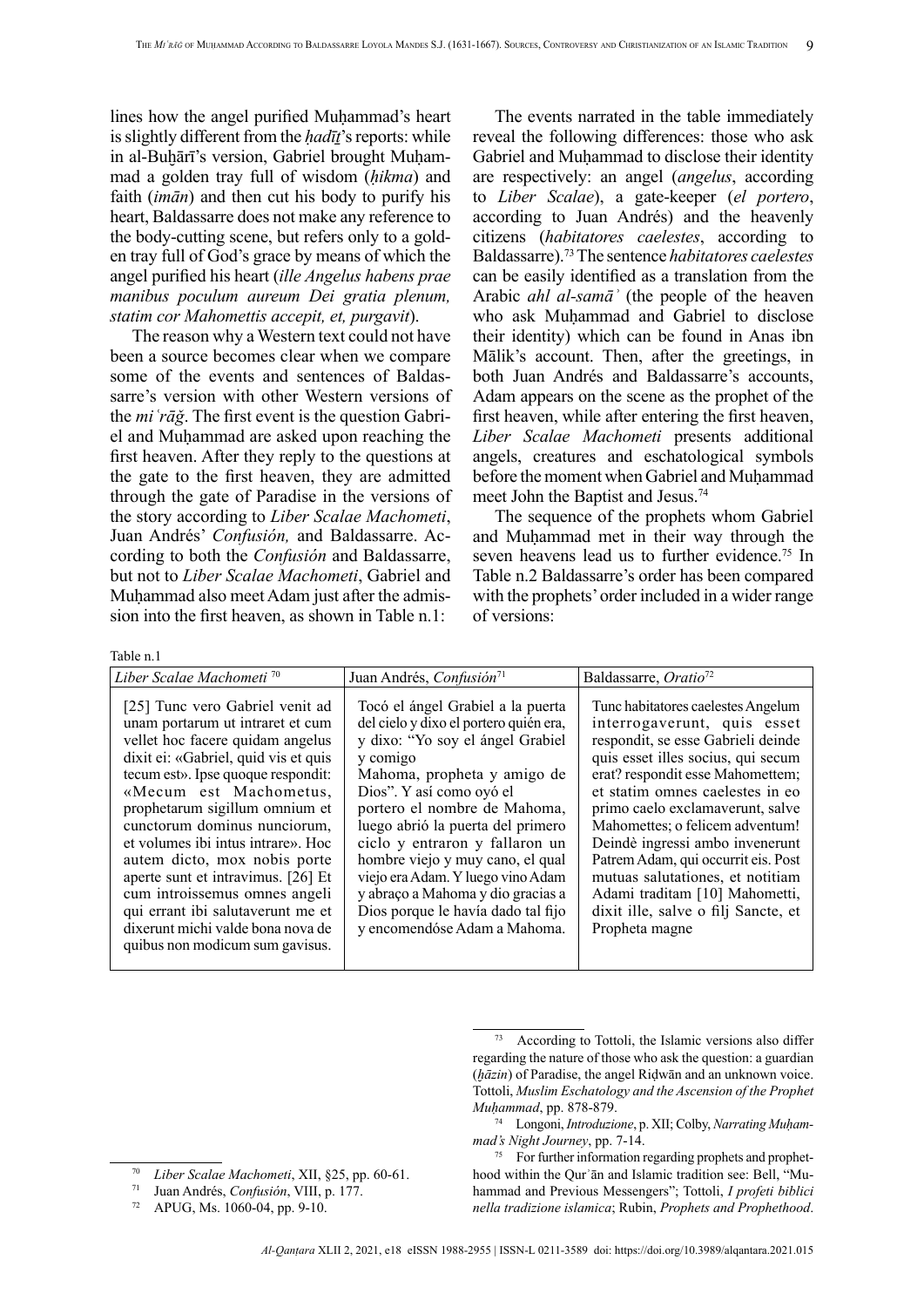| Liber Scalae Machometi <sup>76</sup>                        | Ximénez de Rada, Historia Arabum   Alfonso Bonihominis, Disputatio<br>and Crónica General <sup>77</sup> | Abutalib <sup>78</sup>                                                                       |
|-------------------------------------------------------------|---------------------------------------------------------------------------------------------------------|----------------------------------------------------------------------------------------------|
| John son of Zacharia and Jesus son<br>of Mary               | Adam                                                                                                    | Adam                                                                                         |
| Joseph son of Jacob                                         | Jesus son of Mary and John son of<br>Zacharia                                                           | Jesus son of Mary (later in the text<br>called as the Christ) and John the<br><b>Baptist</b> |
| <b>Enoch and Elias</b>                                      | Joseph son of Jacob the Patriarch                                                                       | Joseph son of Jacob                                                                          |
| Aaron                                                       | Aaron (Aroho in Crónica General)<br>and Idrīs <sup>79</sup>                                             | Aarcho and Idrīs                                                                             |
| Moses                                                       | Aaron son of Abraham (Aaron son<br>of Amram in Crónica General)                                         | Aaron brother of Moses                                                                       |
| Abraham                                                     | Moses                                                                                                   | Moses                                                                                        |
| Adam pater noster                                           | Abraham                                                                                                 | Abraham                                                                                      |
| Ibn 'Abbās' Primitive Version <sup>80</sup><br>(before 965) | Ibn Hišām (Ibn Isḥāq), Sīra <sup>81</sup>                                                               | Bakrī, Hadīt al-mi 'rāğ <sup>82</sup>                                                        |
| Jesus                                                       | Abūnā Adam                                                                                              | Noah                                                                                         |
|                                                             | Jesus son of Mary and John son of<br>Zechariah                                                          | John son of Zechariah and Jesus<br>son of Mary                                               |
| $\overline{1}$                                              | Joseph son of Jacob                                                                                     | David and Salomon                                                                            |
| Idrīs                                                       | Idrīs                                                                                                   | Moses                                                                                        |
| Aaron                                                       | Aaron son of 'Imrān                                                                                     | Idrīs                                                                                        |
| Moses                                                       | Moses son 'Imrān                                                                                        | Hūd                                                                                          |
| Adam, Noah and Abraham                                      | Abraham                                                                                                 | Adam                                                                                         |
| Juan Andrés, Confusión <sup>83</sup>                        | Al-Buḥārī (Mālik ibn Ṣaʿṣaʿa),<br>Sahīh <sup>84</sup>                                                   | Baldassarre, Oratio <sup>85</sup>                                                            |
| Adam                                                        | Adam                                                                                                    | Father (Patrem) Adam                                                                         |
| Noah                                                        | Jesus and John                                                                                          | Jesus Christ (Christus) and John the<br>Baptist (Baptista)                                   |
| Abraham                                                     | Joseph                                                                                                  | Joseph the caste (castus)                                                                    |
| Joseph son of Jacob                                         | Idrīs                                                                                                   | Elias                                                                                        |
| Moses                                                       | Aaron                                                                                                   | Aaron                                                                                        |
| John the Baptist                                            | Moses                                                                                                   | Moses                                                                                        |
| Jesus Christ                                                | Abraham                                                                                                 | Abraham                                                                                      |
|                                                             |                                                                                                         |                                                                                              |

Table n.2

<sup>76</sup> *Liber Scalae Machometi*, XII-XVIII, §25-46, pp. 60-79.

<sup>77</sup> Cerulli, *Il "Libro della scala"*, pp. 338-342.

<sup>78</sup> Alfonso Bonihominis, *Disputatio Abutalib*, pp. 140-141. Alfonso calls John Hyahyda (clearly a transliteration from the Arabic Yaḥya) and then says that the Christians refer to him as *Iohannem babtistam*.

<sup>&</sup>lt;sup>79</sup> Perhaps, since Muḥammad meets Aaron again in the fifth heaven, his presence in both heavens is a mistake on the part of Ximénez de Rada. The same mistake also transpires in *Crónica General*, which has the *Historia Arabum* as its source and in *Disputatio Abutalib*. Cerulli, *Il "Libro della scala"*, pp. 340-342.

<sup>80</sup> See the table and the translation in Colby, *Narrating Muḥammad's Night Journey*, pp. 138-140, 175-193. Colby correctly stresses that the primitive version of Ibn ʿAbbās is mainly focused on angels rather than prophets. See Colby, *Narrating Muḥammad's Night Journey*, pp. 36-37.

<sup>&</sup>lt;sup>81</sup> Guillaume, *The Life of Muhammad*, pp. 185-186.<br><sup>82</sup> Table and translation in Colby *Narrating Muham* 

<sup>82</sup> Table and translation in Colby, *Narrating Muḥammad's Night Journey*, pp. 138-140, 195-234.

<sup>83</sup> Juan Andrés, *Confusión*, VIII, pp. 177-180. On Juan Andrés' version of the *miʿrāǧ* see: Cerulli, *Nuove ricerche sul Libro della scala*, pp. 121-167.

<sup>84</sup> Al-Buḫārī, *Ṣaḥīḥ, Badʾ al-Ḫalq, Ḏikr al-Malāʾik* (no. 6), no. 1.

<sup>85</sup> APUG, Ms. 1060-04, pp. 9-10.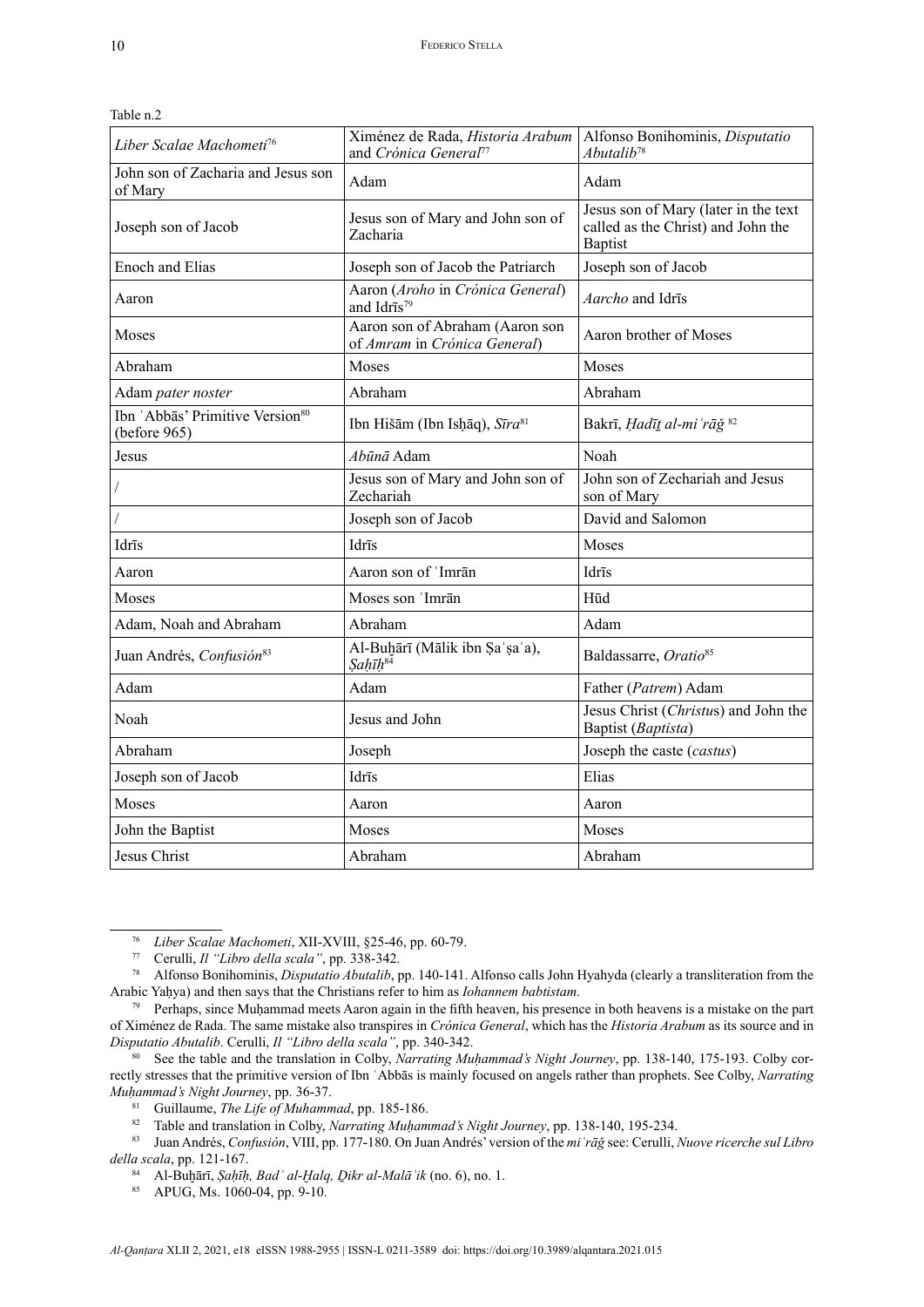According to Table n.2, a clear substantiation of the relationship of Baldassarre's narrative with the *ḥadīṯ* is the order in which Gabriel and Muhammad met the Prophets, the same found in Mālik ibn Sa'sa'a's report and the *Sīra* — the "standard order", according to Colby<sup>86</sup> — while in *Liber Scalae Machometi* Adam is the last prophet and John the Baptist is mentioned before Jesus, even though in this text they are in the first heaven. There follows a second negative indication: Baldassarre does not make any references to Hell's punishment, just as the early *ḥadīṯ* accounts did not: for example, al-Buḫārī's accounts of the *miʿrāǧ* attributed to Mālik ibn Sa'sa'a and Anas ibn Mālik.<sup>87</sup> Finally, as a third confirmation we have to look at the content: in some passages Baldassarre appears to translate the *hadit* attributed to Anas ibn Mālik quite literally from Arabic into Latin. Let us consider the passages when Gabriel and Muḥammad are going to enter the first and then proceed to the second heaven:

Table n.3

Gabriel, the already mentioned *ahl al-samāʾ*/ *habitatores caelestes*, Adam as the father, the titles that Adam, Jesus and John gave to Muhammad (the former called him *son* while the others refer to him as *brother* and *prophet* and Baldassarre simply adds the adjective *Sancte* to the second title) are practically the same in both Anas ibn Mālik and Baldassarre. At the same time, Baldassarre seems to carry out a de-islamization of the narrative. He only refers to Muhammad as a prophet once, omitting the question the heavenly citizens ask Gabriel about Muḥammad: "Has he been called?" (*bu* 'ta wagad).<sup>89</sup>

After the meeting with the prophets, Muhammad arrived near the rivers of Paradise. The Qurʾānic description of Paradise portrayed as a place crossed by four rivers made of honey, milk, wine, and water (*melle, lacte, vino, et aqua*)<sup>90</sup> is a setting that can also be found in al-Buḫārī's reports. On the

| lable n.3                                                                                                                                                                                                                                                                                                                                                                                                                                                                                                                                                                                                                                            |                                                                                                                                                                                                                                                                                                                                                                                                                                                                                                                                                                                                                                                                                                                                                                                                                 |
|------------------------------------------------------------------------------------------------------------------------------------------------------------------------------------------------------------------------------------------------------------------------------------------------------------------------------------------------------------------------------------------------------------------------------------------------------------------------------------------------------------------------------------------------------------------------------------------------------------------------------------------------------|-----------------------------------------------------------------------------------------------------------------------------------------------------------------------------------------------------------------------------------------------------------------------------------------------------------------------------------------------------------------------------------------------------------------------------------------------------------------------------------------------------------------------------------------------------------------------------------------------------------------------------------------------------------------------------------------------------------------------------------------------------------------------------------------------------------------|
| Al-Buḥārī (Anas ibn Mālik), Sahīh <sup>88</sup>                                                                                                                                                                                                                                                                                                                                                                                                                                                                                                                                                                                                      | Baldassarre, Oratio                                                                                                                                                                                                                                                                                                                                                                                                                                                                                                                                                                                                                                                                                                                                                                                             |
| تْمَّ أَطْبَقَهُ ثُمَّ عَرَجَ بِهِ إِلَى السَّمَاءِ الْدِنْيَا فَضَرَبَ بَابًا مِنْ أَبْوَابِهَا<br>فَنَادَاهُ أَهْلُ السَّمَاءِ مَنْ هَذَا فَقَالَ جِبْرِيلُ ۚ قَالُوا وَمَنْ مَعَكَ قَالَ<br>مَعِي مُحَمَّدٌ ۚ قَالَ وَقَدْ بُعِثَ قَالَ نَعَمْ ۚ قَالُوا فَمَرْحَبًا بِهِ وَأَهْلاً ۚ ـ<br>فَيَسْتَبْشِرُ بِهِ أَهْلُ السَّمَاءِ، لاَ يَعْلَمُ أَهْلُ السَّمَاءِ بِمَا يُرِيدُ اللَّهُ بِهِ<br>فِي الأَرْضِ حَتَّى يُعْلِمَهُمْ، فَوَجَدَ فِي السَّمَاءِ الدُّنْيَا آدَمَ فَقَالَ لَهُ<br>جِبْرِيلُ هَذَا أَبُوكَ فَسَلِّمْ عَلَيْهِ ۚ فَسَلَّمَ عَلَيْهِ وَرَدَّ عَلَيْهِ آدَمُ وَقَالَ<br>مَرْحَبًا وَأَهْلاً بِابْنِي، نِعْمَ الإِبْنُ أَنْتَ. | hoc facto ambo coeperunt ad primum caelum ascen-<br>dere, ubi statim ostia caeli aperta sunt: tunc habita-<br>tores caelestes Angelum interrogaverunt, quis esset?<br>Respondit, se esse Gabrieli deinde quis esset illes<br>socius, qui secum erat? respondit esse Mahomettem;<br>et statim omnes caelestes in eo primo caelo excla-<br>mayerunt, salve Mahomettes; ò felicem adventum!<br>deindè ingressi ambo invenerunt Patrem Adam, qui<br>occurrit eis. Post mutuas salutationes, et notitiam<br>Adami traditam [10] Mahometti, dixit ille, salve o<br>filj Sancte, et Propheta magne. Hoc facto evolaverunt<br>ad secundum caelum, ubi facta interrogatione reddita<br>responsione, et habita salutatione sicut in primo cae-<br>lo factum est ipsis obviam venit Jesus Christus, et<br>Joannes Baptista |

Thanks to this comparison, we can clearly see how some passages of the Latin version undertaken by Baldassarre seem to be a translation of a text related to the *ḥadīṯ* attributed to Anas ibn Mālik. Passages and sentences, such as the questions put to

one hand, Mālik ibn Ṣaʿṣaʿa and Mālik ibn Sa'sa'a, Version 2 simply state that the four rivers have their sources in *Sidrat al-Muntahà* (the Lotus tree in Paradise): two of them are hidden and located in Paradise, while the other two are visible and are the Nile and Euphrates.91 On the other, Anas ibn Mālik refers to three rivers situated between the first and

<sup>86</sup> Colby, *Narrating Muḥammad's Night Journey*, pp.  $81-82.$ 

Tottoli, "Tours of Hell and Punishments of Sinners in Miʿrāj Narratives", p. 12.

<sup>88</sup> Al-Buḫārī, *Ṣaḥīḥ, Ṭawḥīd*, no. 37. See the online Arabic text (with English translation) from which we have quoted the passage: <[https://sunnah.com/bukhari/97/142>](https://sunnah.com/bukhari/97/142); also see Abū Ḏarr's report with reference to the lotus tree (*Sidra al-Muntahā*) in al-Buḫārī, *Ṣaḥīḥ, Ṣalāt*, no. 1.

<sup>89</sup> See Q. 62:2: "It is He who raised (*baʿaṯa*) a messenger, among the people who had no Scripture".

 $90$  Q. 47:15; Tottoli, "Muslim Eschatology and the Ascension of the Prophet Muḥammad", p. 866.

<sup>91</sup> Al-Buḫārī, *Ṣaḥīḥ*, *Badʾ al-Ḫalq*, *Ḏikr al-Malāʾik* (no. 6), no. 1; al-Buḫārī, *Ṣaḥīḥ*, *Al-manāqib al-ansār*, no. 42.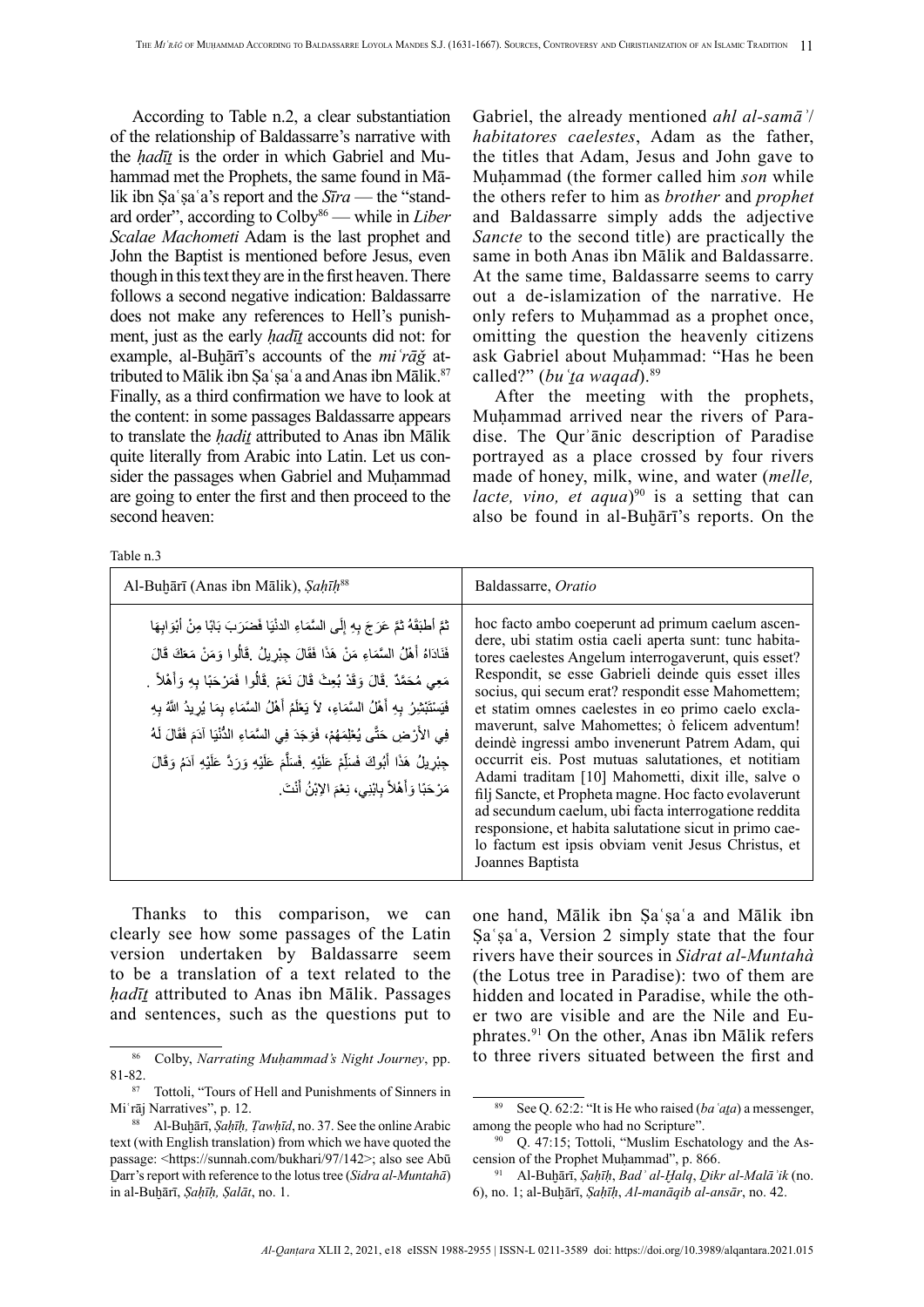the second heavens; the third of these is called *al-Kawtar* (Abundance).<sup>92</sup>

Once he arrived near the rivers of Paradise, according to Baldassarre's narrative, Muḥammad chose the river of milk as a symbol of himself and of the pure faith of his followers; this passage could be either an echo or a misunderstanding of what Colby calls the "cup test". According to Colby:

[...] references to a scene in which Muhammad is tested by being offered different cups of liquid, and the drink he chooses carries with it ultimate consequences for the fate of the Muslim community. This scene, which I will refer to as the "cup test," becomes a standard feature of most extended night journey and ascension narratives, even though its origin remains obscure<sup>93</sup>

The "cup test" is outlined in many *miʿrāǧ*  narratives, like *Liber Scalae Machometi*, *Historia Arabum*, *Crónica General*, Bakrī's *Ḥadīṯ al-miʿrāǧ,* Ibn Isḥāq's account as it is reported in Ibn Bukayr's fragment,<sup>94</sup> Ibn Hišām version of Ibn Isḥāq and others, albeit in different ways: according to the *Liber Scalae Machometi*, Muḥammad took this "cup test" near the very end of his journey through Paradise. There are four cups, and he chooses to drink from three of them (milk, honey, and water), but not from the one containing wine. Bakrī's version, both versions of the *Sīra* — Ibn Hišām refers to three vessels containing milk, wine and water $95$ *Historia Arabum*, *Crónica General*, and further narratives state that the event takes place in Jerusalem and Muḥammad only drinks from the cup of milk.96 Despite the similarity between Bakrī, the *Sīra*, the two Medieval Iberian versions, and Baldassarre, the significance of the choice is quite different. Bakrī professes that in making his choice Muhammad was guided by a voice, and that the cup of milk is related to punishment in Hell. In fact, according to Bakrī, Muhammad did not drink all the milk, and thus a part of his community will be destined to Hell. On the contrary, according to Ibn Hišām's account of the *Sīra*, *Historia Arabum*, and *Crónica General* the cup of milk is a sign of the right path Muhammad and his followers will keep. This last interpretation is also followed by Baldassarre himself, according to whom, Muhammad intentionally chooses the river of milk as a symbol of the purity of his community.

Baldassarre's "river test" sounds similar to Malik ibn Ṣaʿṣaʿa, Version 2,<sup>97</sup> which is Buḫārī's only long report narrating the "cup test": like in the *Oratio*, according to Malik ibn Sa'sa'a, Version 2, Muḥammad chooses the milk (the cup) making his choice without any sign or external voice to lead him or help him decide, near the end of the journey. This choice represents the nature (*fiṭra*) of the community (*umma*) he is going to establish: *fa-qāla hiya l-fiṭra anta ʿalayhā ummatuka*. The outcome of this choice appears to be similar to that in Baldassarre's narrative, where Muhammad establishes his law, right after having chosen the river of milk. However, despite some shared aspects with other narratives, to our knowledge, the origin of the change from cups to rivers — from a "cup test" to a "river test" — is unknown, but despite this is most interesting.

Finally, having established his law, Baldassarre ends his account of the *miʿrāǧ* with Muhammad's negotiation regarding the number of daily ritual prayers which — thanks to Moses advice — decrease from fifty to five, in a similar way as how they do in both al-Buhārī's long accounts and Ibn Hišām's recension of the *Sīra*.

Despite the strange transformation of the "cup test" into a "river test", we are definitely convinced that all of these verifications and common elements lead us to state that, on the one hand, Baldassarre used an Arabic text as a source for his Latin version of the *miʿrāǧ* and, on the other, that the text he used was closely related to the reports attributed to Anas ibn Mālik and Mālik ibn Ṣaʿṣaʿa or to *ḥadīṯ*-oriented literature, which is nonetheless closely related to what Colby calls the extended narrative of the *miʿrāǧ* in al-Buḫārī and Muslim's *ḥadīṯ* collections. In fact, despite a brief mention of the night journey in Anas ibn Mālik's report, both him and Mālik ibn Ṣaʿṣaʿa focused their extended accounts more on the ascension of Muhammad through the heavens rather than on the part related to the journey from Mecca to Je-

 $92$  O. 108:1.

<sup>93</sup> Colby, *Narrating Muḥammad's Night Journey*, p. 53. <sup>94</sup> Colby, *Narrating Muḥammad's Night Journey*, pp.

<sup>51-53.</sup>

<sup>95</sup> Guillaume, *The Life of Muhammad*, p. 182; Colby, *Narrating Muḥammad's Night Journey*, pp. 51-56.

<sup>96</sup> Cerulli, *"Il Libro della Scala"*, p. 336 (*Historia Arabum*); *Crónica General*, pp. 270-271; Colby, *Narrating Muḥammad's Night Journey*, p. 220; Longoni, *Introduzione*, pp. XXV-XXVI.

<sup>97</sup> Al-Buḫārī, *Ṣaḥīḥ*, *Al-manāqib al-ansār*, no. 42.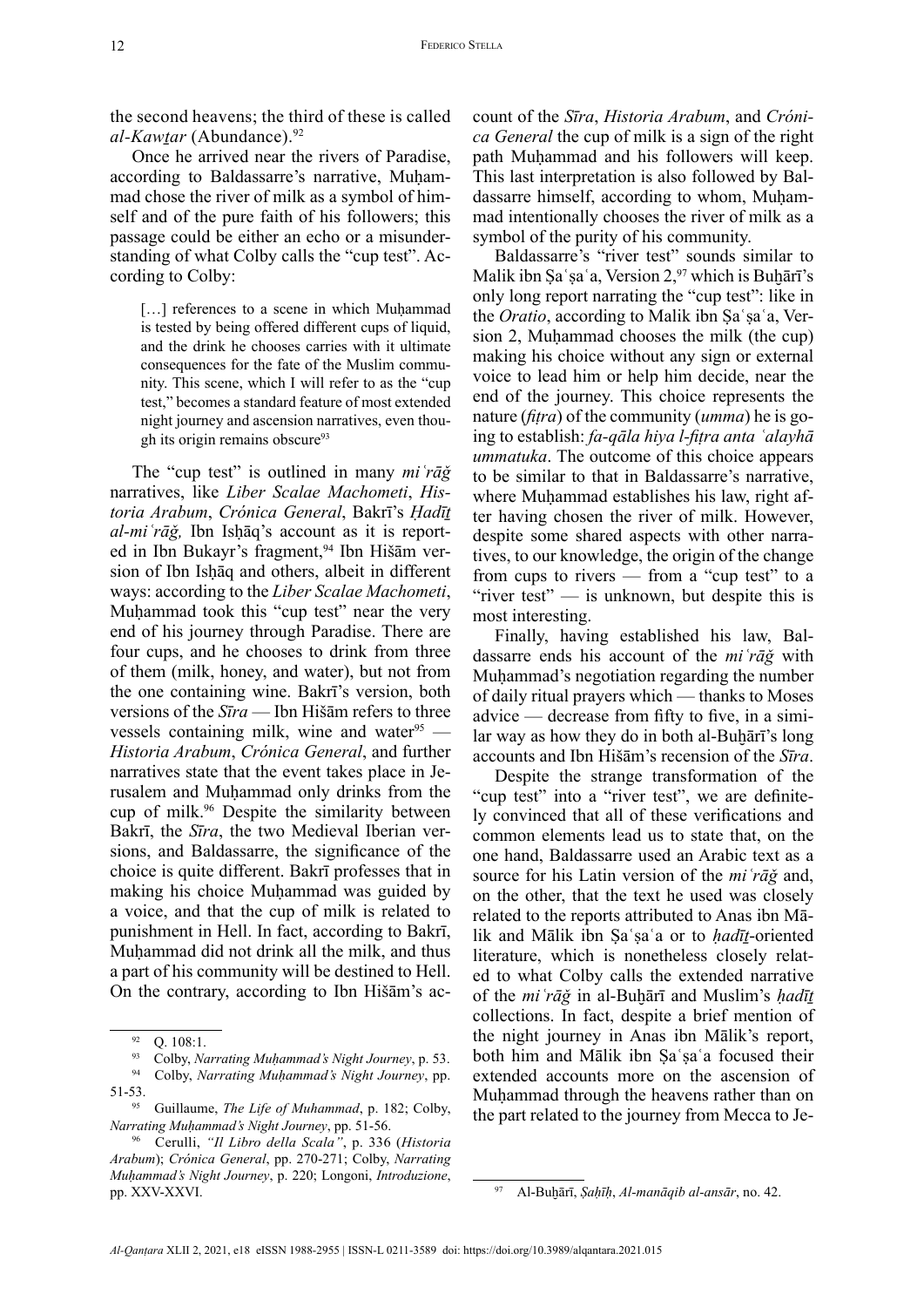rusalem;<sup>98</sup> the contents they have developed can then be found — as we have already shown in Baldassarre's narrative use of similar words and order.<sup>99</sup>

Furthermore, al-Buḫārī's collection of *ḥadīṯ* was already circulating around Europe, the Mediterranean area and among Catholic circles in the seventeenth century as evidenced by the use Ludovico Marracci made of it in his work of translation and refutation of the Qurʾān, started circa 1650.<sup>100</sup>

# **Controversy and the Christianization of an Islamic Tradition**

Baldassarre has obviously added several polemical sentences amid his narrative of the *miʿrāǧ*. These sentences are mainly directed at Muhammad and the falsehood of his doctrine. These claims are nothing more than classic Medieval charges against Islam. What is more interesting to note is that these claims are not very plentiful nor particularly vehement (we are obviously referring to the account of the *miʿrāǧ*, and not to the whole *Oratio*). Why did Baldassarre choose to narrate the ascension only making use of a few sarcastic comments? Undeniably, he could have been more critical or aggressive. On the one hand, perhaps, he believed that due to its excessively extraordinary, absurd, and implausible elements this legend did not require many further negative comments. Beyond Baldassarre's polemical purpose, we are inclined to see an additional approach in his own way of dealing with Islam, which appears to mirror the Jesuits ambivalent attitude towards Muslims.

According to Colombo, on the one hand the Jesuits demonstrated familiarity with the classic Christian polemic arguments against Islam, and they often dealt with Islam with the "rhetoric of war" understood as a "defensive war" from the

aggressive Islamic attitude. At the same time, they used to say to fight Islam "with pen and ink"<sup>101</sup> demonstrating "the falsity of the Qur'an using the Qurʾān itself".102 Absurd and ridiculous stories — like the *miʿrāǧ* Baldassarre has narrated in his *Oratio* — are proof of the falsehood of Islam.<sup>103</sup> On the other hand, they had a true interest regarding the Islamic religiosity; in fact, the Jesuits were a part of a pioneering early modern European movement involved in studying Oriental languages and Islam starting from the sixteenth century.104 This dual attitude can be found in both Baldassarre's spiritual director Domenico Brunacci S.J. and in Baldassarre himself: he often directed harsh words against Islam (especially in his *Oratio*) and perpetrated disrespectful acts against the Qurʾān, but, at the same time, he does seem to have true compassion and concern for the fate of Muslim's souls.<sup>105</sup>

The same dual attitude could also be found in his account of the *miʿrāǧ* in which — besides not actually including many sarcastic comments — he also develops a more or less conscious Christianization of the legend. This attitude corresponds with his own style in his deliberations with the Muslim jurist slave in Livorno Muhammad Bulgayt al-Darawī, which consists in a discovery of the Christian truths within the Qur'an. Likewise, this theological strategy was not discovered by Baldassarre himself, but it had a long tradition that can be traced all the way back to the long-forgotten Dominican William of Tripoli (1220-unknown but definitely after  $1273$ <sup>106</sup> and then to the well-known *De Pace Fidei* (1453) by Nicholas of Cusa. This strategy was then also widely employed by the Jesuit General Tirso González de Santalla S. J. (1624-1705) in his *Manuductio ad conversionem Mahumetanorum*; 107 ac-

<sup>105</sup> Colombo, "A Muslim Turned into Jesuit", pp. 493-495.<br><sup>106</sup> Pizzardi, "La 'Cristologia coranica' di Guglielmo di

According to Colby: "All the extended accounts in the *ḥadīth* collections of Buḫārī and Muslim focus on the heavenly ascension portion of the journey, refraining from narrating the specific details of the Mecca to Jerusalem portion of it, if mentioning that portion of the journey at all". Colby, *Narrating Muḥammad's Night Journey*, p. 81.

<sup>99</sup> Colby, *Narrating Muḥammad's Night Journey*, pp. 81-85.

<sup>100</sup> Bevilacqua, *The Republic of Arabic Letters*, p. 54. Moreover, Barthélemy d'Herbelot de Molainville also refers to al-Buḫārī in his *Bibliothèque Orientale* published in 1697 (see p. 115). See also Nallino, *Le fonti arabo manoscritte dell'opera di Ludovico Marracci sul Corano*, p. 114. On Marracci's Islamic sources see: Glei and Tottoli, *Ludovico Marracci at work*, pp. 15-40.

<sup>101</sup> Colombo, *Jesuits and Islam in Early Modern Europe*, p. 354102 Colombo, *Jesuits and Islam in Early Modern Europe*,

p. 354.

<sup>103</sup> Colombo, *Jesuits and Islam in Early Modern Europe*, pp. 353-356.

<sup>104</sup> Colombo, *Jesuits and Islam in Early Modern Europe*, pp. 359-369.

<sup>106</sup> Rizzardi, "La 'Cristologia coranica' di Guglielmo di Tripoli"; O'Meara, "The Theology and Times of William of

Tripoli". 107 As regards the Jesuits and Islam see: Vincent, *Les jésuites et l'Islam méditerranéen*; Vincent, *Musulmans et conversion en Espagne au XVII siècle*; Colombo, *Jesuits and Islam in Seventeenth-Century Europe*; Copete and Vincent, *Missions en Bétique*; Ruiu, "Conflicting Visions of the Jesuit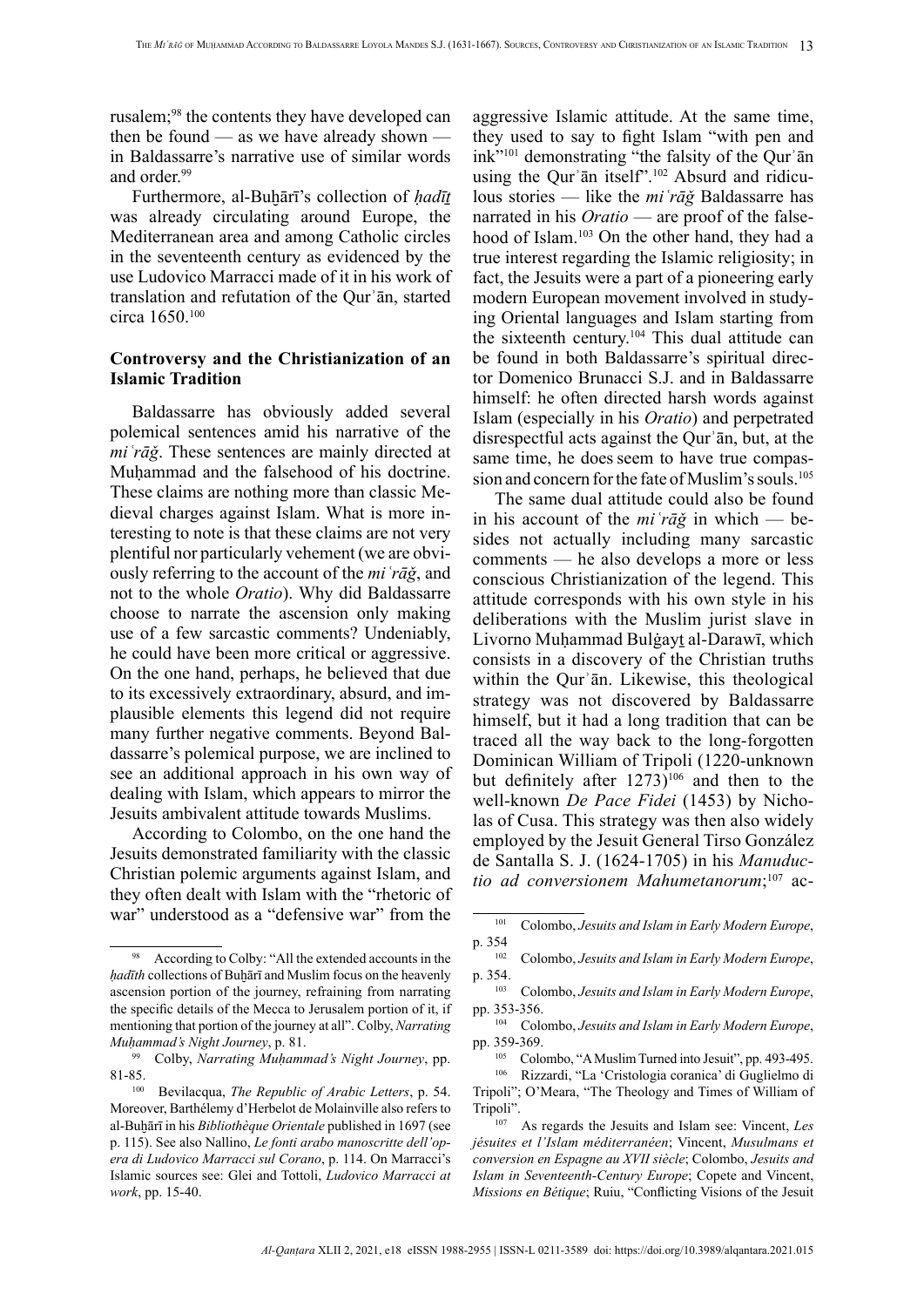cording to Colombo, the second question of the handbook written by Tirso González was focused on finding the truth of Christian doctrines in the Qurʾān, while the first dealt with the errors and the falsehood of Muslim doctrines and the third with the truth of Christian faith shown through its miracles, beauty and greatness.108 More than twenty years before Tirso González, Baldassarre was already seeking out Christian elements in Islamic doctrines by demonstrating how the Qurʾān contained the Christian dogma (in the letter he sent to Muḥammad Bulġayṯ al-Darawī, he used the strategy of the *inventio*, that means addressing to the Qurʾān some Christian doctrines which were actually not present within it) and by giving a Christian-oriented reading of the *miʿrāǧ*. 109

Furthermore, one should not forget that as a Jesuit, Baldassarre shared the Ignatian spirituality: this means that one of his main goals was to lead Muslims to the divine light of Jesus Christ, and thus saving them from darkness. In the entirety of the *Oratio*, Baldassarre seems to be moved by true mercy and compassion (he said he cried a lot for them), which was probably due to both his former status as an "infidel" — even though he was strongly judgmental of Muḥammad and his doctrines — and his Ignatian spirituality, which he tried to apply for enlightening the souls of the Muslims. In fact, bringing the light of Christianity "even among Turks" was one of Ignatius' primary dreams, as the *Constitutions* of the Society of Jesus state.<sup>110</sup> At the same time, Baldassarre is employing Jesuit rhetoric, which, according to O'Malley is "the orator's ability to be in touch with the feelings and needs of his audience and to adapt himself and his speech accordingly".<sup>111</sup>

Having said this, an initial clue that reveals the way Baldassarre has "translated" some Islamic themes in a Christian-oriented way can be found in the sentence regarding the purification of Muhammad's heart. On the one hand, Baldassarre's report makes no mention of the body-cutting incident, while, on the other, the angel purified the heart of Muhammad with a golden tray full of God's grace (*Dei gratia plenum*), rather than a golden tray full of wisdom (*ḥikma*) and faith (*imān*). The sentence Baldassarre chose for his translation sounds like the Annunciation of the angel to Mary (*Ave gratia plena*) in Luke 1:28.<sup>112</sup>

In order to ascertain how Baldassarre has included some Christian themes in his report of the *miʿrāǧ,* we have to draw a comparison between the sequence and the appellations he gave to the prophets, with the one completed by the other converted Muslim Juan Andrés, who has been discussed above, and who also carried out a Christianization of the order. As one can easily observe in Table n.2, Juan Andrés chronologically Christianized the encounters Muhammad had with the Biblical characters in the heavens: he encountered them starting from the first who was Adam, to the last who was Jesus Christ, no longer referred to as the son of Mary in following with how Islamic tradition used to refer to him from the Qurʾān onwards. Baldassare did not classify the encounters chronologically, but he did more than Juan Andrés to Christianize the legend.

Baldasarre calls Adam father like the *Liber Scalae Machometi*, Ibn Hisham's version of the *Sira* and Anas ibn Malik's report. Then, regarding Jesus and John — often known as Jesus son of Mary and John son of Zechariah as we can observe in several accounts — Baldassarre carries out a Christianization of the narrative.

As regards Jesus, he gives him the appellation of *Christ*. 113 The intellectual process which led Baldassarre to call Jesus Christ in this frag-

Missions to the Ottoman Empire, 1609-1628"; Shore, "Contact, Confrontation, Accommodation: Jesuits and Islam, 1540-1770".

<sup>108</sup> Colombo, *Convertire i musulmani*, p. 39; Colombo, "La Compagnia di Gesù e l'evangelizzazione dei musulmani nella Spagna del Seicento: il caso González"; Colombo, *Even among Turks*, p. 7.

<sup>&</sup>lt;sup>109</sup> This strategy for reading the Qur'an was used before Baldassarre employed it, for example in Giovanni Battista Castrodardo's *L'Alcorano di Macometto* (especially in the debate regarding the Purgatory) and it would be used again two centuries later Baldassarre by Antonio Rosmini. Tommasino, *L'Alcorano di Macometto*, pp. 192-220 (on the *inventio* pp. 218-220); De Giorgi, *Introduzione. Rosmini e lo studio su Maria nel Corano*.

<sup>110</sup> See Colombo, *Defeating the Infidels, Helping Their Souls*, pp. 179-180. See also Colombo, "La setta malvagia dell'Alcorano", pp. 486-487.

<sup>111</sup> O'Malley, *The First Jesuits*, p. 255; on this topic see:

Stephen Schloesser, "Recent Works in Jesuit Philosophy *Vicissitudes of Rhetorical Accommodation*", pp. 106-107.

<sup>112</sup> See also the *Spiritual Exercises*: San Ignacio de Loyola, *Ejercicios espirituales*, §262.

<sup>113</sup> We find the appellation of Christ in the *Vita Mahometi*: Valcárcel, "La Vita Mahometi del códice 10 de Uncastillo (s. XIII)", p. 245. In his little studied translation of the Qurʾān, Ignazio Lomellini S.J. translated the Arabic *al-Masīḥ* with the Latin *Christus* (Michel Nau S.J. will also do in *Religio Christiana contra Alcoranum,* 1680): P. Shore, "Lexical Choice and Rhetorical Expression in Ignazio Lomellini's 1622 Translation of and Commentary on the Qurʾān", pp. 44-46.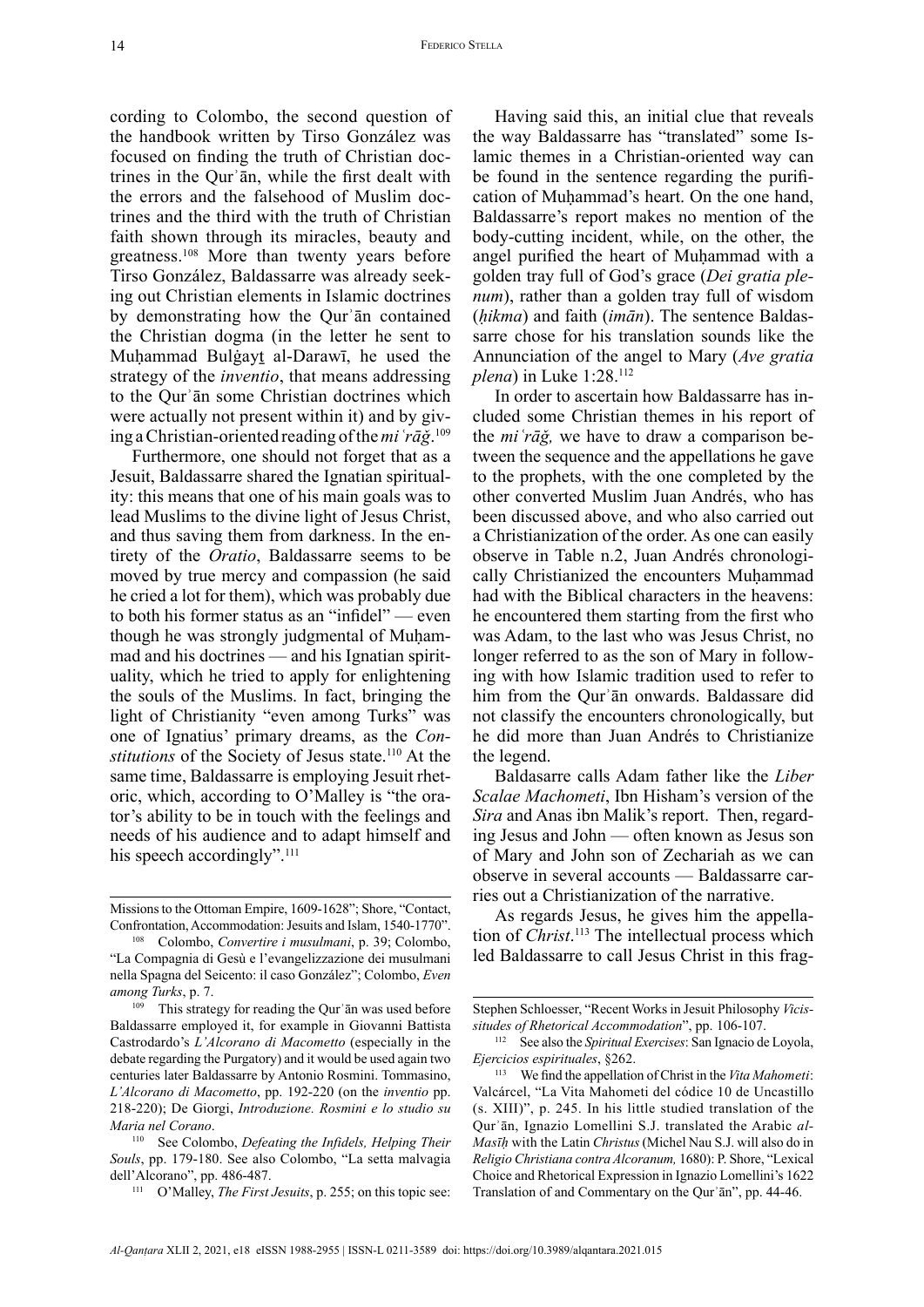ment, is far from being clear. In the Qurʾān Jesus is often called "son of Mary", which could be — according to several scholars — a polemical title.<sup>114</sup> Along with this and other titles,<sup>115</sup> the Qurʾān attributes the name of *al-Masīḥ* to Jesus several times in Medinan suras, but without stressing the Davidic genealogy in his Messianic role. Despite this vague link between Jesus the Messiah and the Davidic genealogy, the Qurʾān claims that Jesus was sent as a Messenger for the Israelites (Q. 3:49).

Now, since the Arabic word *Masīḥ* comes from the Hebrew *Māshīaḥ* and the Greek *Chris-* $\cos$  is its translation,<sup>116</sup> a question must be asked: was Baldassarre aware that the Latin *Christus* could have been a translation for *al-Masīḥ* or did he use that title to give a Christian reading of Jesus? We are inclined to believe that Baldassarre's main concern — without questioning his linguistic skills, since he had masterly knowledge of Arabic, Latin and Italian — was theological, and thus the way he used the word *Christus* was mainly focused on his more or less conscious attempt to Christianize the Islamic legend.

Furthermore, according to a Christian viewpoint, connecting Jesus the Christ to Adam the father could be read as a direct reference to both the genealogies of Jesus stated in Luke 3:23-38 and Matthew 1:1-17: to Luke, on the one hand, due to the connection between Adam and Jesus (Jesus as a son of Adam), to Matthew, on the other hand, due to the title of Christ this Gospel gives to Jesus in its very beginning.117

As a consequence of this theological concern, Baldassarre refers to John as the *Baptist*. 118 The title of Baptist that Baldassarre gives to John is a clear act of de-Islamization of the legend, due to the fact that, despite later Islamic tradition reports that John baptized Jesus, John as the Baptist was unknown to the Qurʾān.<sup>119</sup> Called noble (*sayd*), caste (*ḥaṣūr*), and prophet (*nabī*), the Qurʾān also states that John confirms a word coming from God (*anna Allah yubašširuka bi-yaḥya muṣaddiqan bi-kalima min Allāh*, Q. 3:39) that means Jesus. However, despite this verse, the Qurʾān principally regards John as a prophet and a sign from God, just as Jesus will be later. Whereas now, in giving him the appellation of Baptist, Baldassarre elevates John to being a central character in his account, and thus developing a close connection — in accordance with Christian doctrine — between the father Adam, Jesus Christ and John the Baptist.

Furthermore, the title of *castus* that Baldassare gives to Joseph merits attention as well. As is well known, Q. 12 contains the longest story devoted to a single prophet in the Qurʾān, highlighted as the best of the stories (*aḥsan al-qaṣaṣ*, Q*.* 12:3). In both the Biblical (*Genesis* 39:1-20) and Qurʾānic tradition, the wife of the Egyptian officer Potiphar (not called by his name in the Qurʾān) who bought him, tried unsuccessfully to seduce him. Known for his beauty, according to the Qurʾān and Rabbinic literature, Joseph would have given into temptation, if he had not witnessed a sign from God (Q. 12:24), while, according to *Genesis* he withstood the woman's passion without any sign.120 However, despite the accordance between *Genesis* and Qurʾān, the Islamic holy book does not mention the adjective *ḥaṣūr* (caste) that it has already applied, already applied to John. This means that here Baldassarre adds a well-known title that the entire Christian tradition has attributed to the Patriarch Joseph.

Unknown to Christian tradition, and usually placed in the fourth heaven (following the "standard order"), Idrīs appears to be translated as Elias in the set of characters Muḥammad and Gabriel met during their ascension, in the same way as the *Liber Scalae Machometi* previously had but together with Enoch, who in the Islamic interpretation is identified with Idrīs (Q. 19:56- 57), or sometimes with Elias as well. However, Elias was also recognized in the Islamic tradition: he appears as Iliyās in Q. 6:85 and Q. 37:123-132. Tradition also identifies Elias as the wise man who leads Moses in O. 18.<sup>121</sup>

Once Muḥammad arrived in Paradise, we can observe a further example of how Baldassarre interpolates the Islamic legend with biblical

<sup>114</sup> Merad, "Le Christ selon l'Islam"; Tottoli, *I profeti biblici nella tradizione islamica*, pp. 70-75.

<sup>115</sup> A word from God (*kalima min Allāh*, Q. 3:39), a word from Him [God] (*kalima min-hu* Q. 3:45), a Messenger and a word from God (*rasūl Allāh wa-kalima*, Q. 4:171), a spirit from Him [God](*rūḥmin-hu*, Q. 4:171).

<sup>116</sup> Robinson, *Jesus*, pp. 11-13. See Q. 5:78.

<sup>117</sup> Kuschel, *Natale e il Corano*, pp. 40-41. (Orig. *Weinachten und der Koran*).

<sup>118</sup> John as the Baptist can also be found even in Alfonso Bonihominis' Latin version of the *miʿrāǧ*. See Table 2.

<sup>119</sup> Rippin, *John the Baptist*, pp. 51-52.

<sup>120</sup> Tottoli, *I profeti biblici nella tradizione islamica*, pp. 52-57.

<sup>121</sup> *Liber Scalae Machometi*, XIV, §33, p. 67; see the footnotes in Longoni's edition*: Il Libro della Scala di Maometto*, p. 73 (n.43 and 44).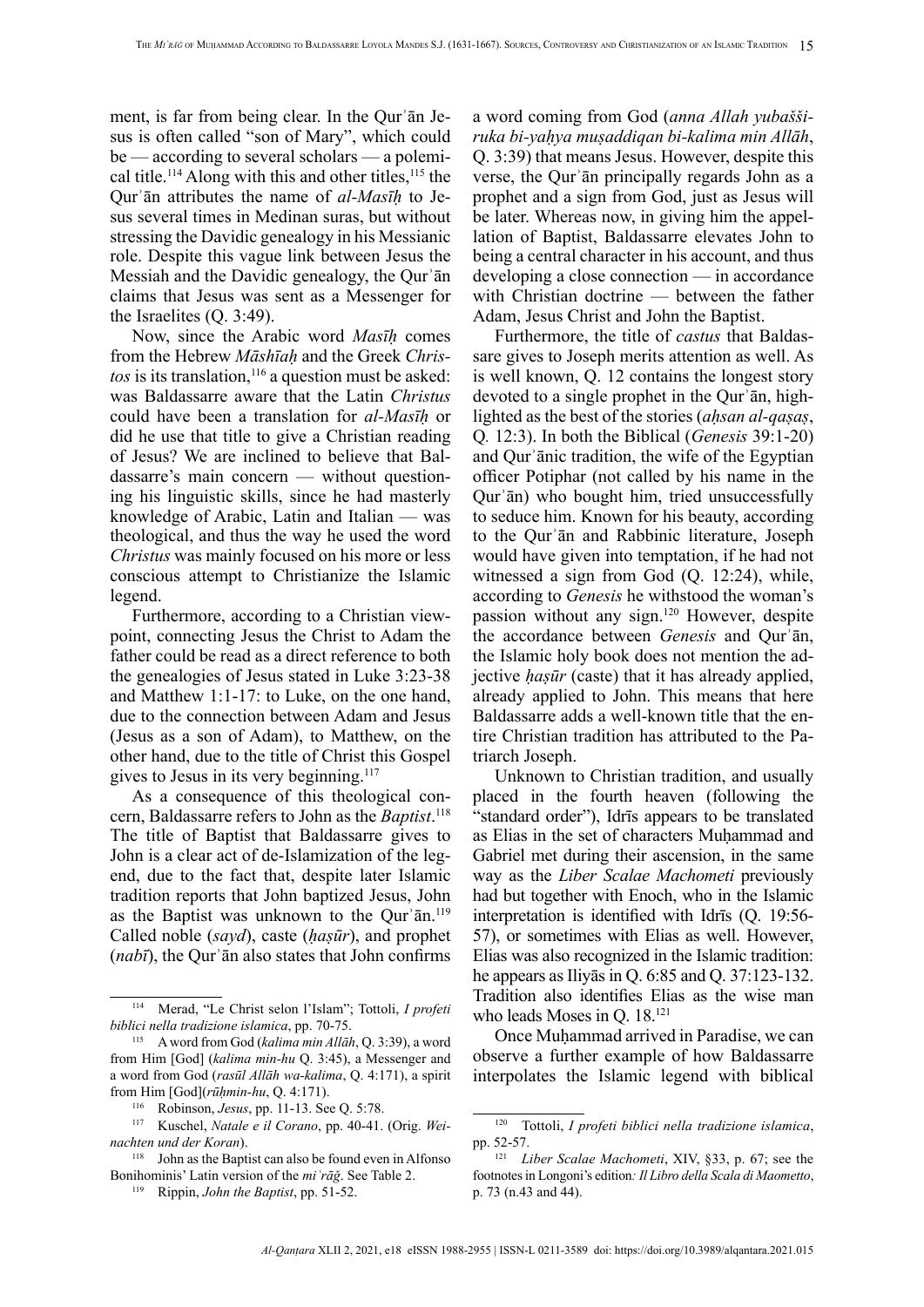themes. Depicting the landscape in Paradise as made up of the Qurʾānic rivers of honey, milk, wine, and water, Baldassarre adds the following sentence: *intravit in quandam terram fluentem lacte, et melle*. This sentence is taken almost literally from *Exodus* 33:3 (*et intres in terram fluentem lacte et melle*) when God reminded Moses and the People of Israel of the Promised Land he announced to Moses during the episode of the Burning Bush with similar sentences in *Exodus* 3:8 and 17 (*in terram quae fluit lacte et melle*, and *ad terram fluentem lacte et melle*). Therefore, it can be said that the landscape of Paradise portrayed by Baldassarre is both Biblical and Quʾrānic: according to the *Exodus*, it is a land where milk and honey flow and as indicated by the Qurʾān, a land in which rivers of honey, milk, wine, and water flow. Briefly, it is an Islamo-Christian Paradise.

As a final remark, we should remember that as a Christian, Baldassarre had two further examples of ascensions in mind. On the one hand, the ascension of Jesus as it is narrated and referred to in several books of the New Testament (Luke 24:50-53 and Acts 1:3-11), on the other, Paul's journey to the third heaven (*raptus Pauli*) described in 2Corinthians 12:2-4<sup>122</sup> and mentioned by several Christian authors such as Augustine of Hippo and Thomas Aquinas, some of whose sentences Baldassarre quotes in his response to Muḥammad Bulġayṯ al-Darawī. This indicates that Baldassarre had several references for the mystical experience of the vision of heaven, both from his former religion and then after his conversion, from Christianity.

# **Conclusion**

Baldassarre's report of the *miʿrāǧ* is a remarkable source for several reasons. Firstly, owing to the reason that he was a Muslim now converted to Christianity who was recounting a well-known Islamic tradition as a means to bring about religious controversy. The second reason was due to his ambiguous standpoint between polemic, cultural and religious appropriation. It is true that Juan Andrés was in the same position as Baldassarre, however the manner in which he incorporated that Islamic story into his new religious identity was slightly naive. On the contrary, the way Baldassarre interpolated the *miʿrāǧ* seems to be more complex, not least in its interpretation. We never know exactly to what extent Baldassarre's attempt at Christianizing the *miʿrāǧ* was more or less consciously motivated. However, following Wolfgang Reinhard's suggestions we can assert that Baldassarre definitely proves to have an active identity; he did not passively suffer his new religious identity, but he developed it creatively by picturing, for instance, new landscapes in Paradise. According to Reinhard, it can be finally said that Baldassarre got an identity as a process.<sup>123</sup>

A question now arises: can Baldassarre's interpretation of the *miʿrāǧ* be read as a case of cultural transfer — or rather, as an interreligious transfer — with the aim of reinterpreting and resemantizing a cultural theme,<sup>124</sup> as Martin Mulsow has suggested referring to the relationship between Socinianism and Islam?125 Could the concept of cultural transfer be applied to the way Baldassarre dealt with his former religious tradition? Perhaps here we are dealing with an interreligious transfer, due to the reason that Baldassarre seems to have and possess knowledge of the *miʿrāǧ* tradition from the Islamic standpoint rather than from the Western diffusion of the narrative. This signifies that Baldassarre's knowledge of this tradition comes from his former religious affiliation and is then transferred by means of translation to his new religious identity with a polemical goal, but also with the aim of Christianizing it. In other words, Baldassarre dealt with Islamic tradition through of a twofold movement: translating the Arabic text into a Western language and inserting Christian themes within the translated Islamic text, as if they were Islamic doctrines too.

In conclusion, Baldassarre's attitude towards the *miʿrāǧ* and Islam reflects a common inclination which developed among Christians and Jesuits in the Early Modern Age, but that also had its antecedents in authors such as William of Tripoli and Nicholas of Cusa. This attitude is precariously in equilibrium

<sup>122</sup> Thomson, "Dante and Bernard Silvestris"; see Németh, "*Paulus Raptus* to *Raptus Pauli*".

<sup>123</sup> Reinhard, *Religione e identità — Identità e religione*, pp. 93-94. According to the Italian text: "identità come processo".

<sup>&</sup>lt;sup>124</sup> The concept of cultural transfer was coined by Michel Espagne in Espagne and Werner (eds.), *Transfert*s*. Les Relations interculturelles dans l'espace franco-allemand (XVIIIe et XIXe siècle)*. On the concept see: Rossini and Toggweiler, "Cultural Transfer: an Introduction", pp. 6-7; on religious transfer: Dubrau, Scotto and Vimercati Sanseverino, "Introduction. Religious Transfer in the History of the Abrahamic Religions. Theoretical Implications and Case Studies".

<sup>125</sup> Mulsow, "Socinianism, Islam and the Radical Uses of Arabic Scholarship", pp. 550-555.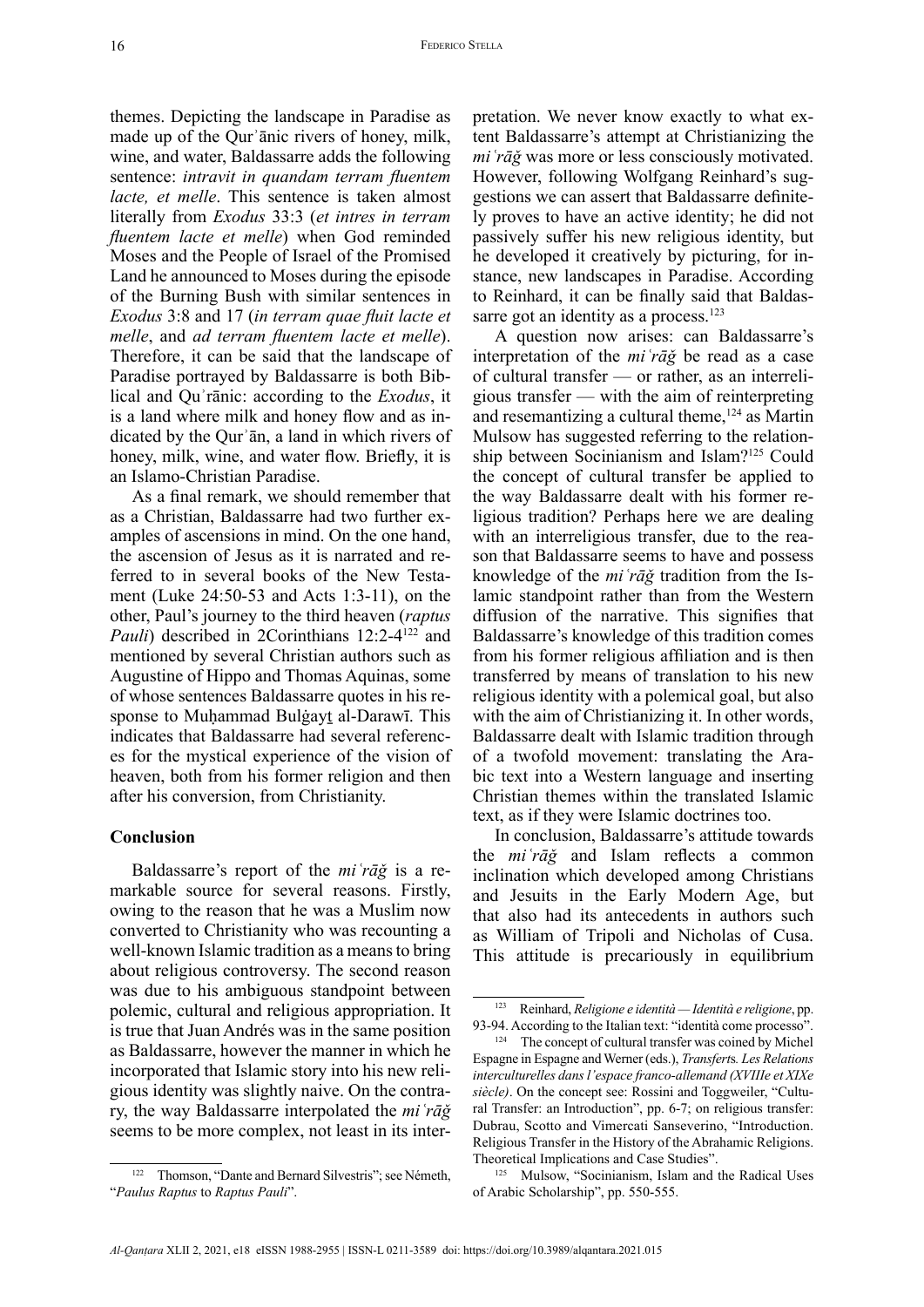between a "heresiological framework"126 — this approach begun to wane from the sixteenth and seventeenth centuries onwards, but was still alive in a Catholic context until at least the nineteenth century — and an attempt to understand Islam by means of a Christian reading of the Islamic doctrines without the use of warlike words or the lexicon of heresy.

# **Sources**

- Alfonso Bonihominis, *Disputatio Abutalibi*, Antoni Biosca Bas (ed.), *Alfonsi Bonihominis opera omnia*, Turnhout, Brepols, 2020, pp. 121-170, Corpus Christianorum, Continuatio Mediaevalis, 295.
- Bartoli, Daniello, *Del P. Baldassare Loyola Mandes Molto [Rev.do](http://Rev.do) in Cristo Padre*, in *Lettere edite ed inedite del Padre Daniello Bartoli e di uomini illustri scritte al medesimo*, Bologna, Per Alessandro Mareggiani Tip. Edit., 1865, pp. 152-154.
- *Biblia Sacra Vulgatae Editionis Sixti Quinti Pont. Max. iussu recognita atque edita*, Romae, Ex Typographia Apostolica Vaticana, 1592.
- al-Buḫārī, *Ṣaḥīḥ*, [online], available on: <[https://sunnah.](https://sunnah.com/bukhari) [com/bukhari>](https://sunnah.com/bukhari), [consulted 30/04/2021].
- Ibn Isḥāq, *The Life of Muhammad: A Translation of Ishāq's Sīrat Rasūl Allāh*, Alfred Guillaume (trans. and study), New York, Oxford University Press, 1955.
- Jiménez de Rada, *Historia Arabum. Segunda edición*, José Lozáno Sánchez, (ed. and study), 2nd ed., Sevilla, Secretariado de Publicaciones de la Universidad de Sevilla, 1993.
- Juan Andrés, *Confusión o confutación de la secta Mahomética y del Alcorán*, Elisa Ruiz García (study) and M.ª Isabel García-Monge (transcription), Merida, Editora Regional de Extremadura, 2003.
- *Il Libro della Scala di Maometto*, Anna Longoni (ed. and study), 3rd ed., Milano, Rizzoli, 2018.
- *Liber Scalae Machometi*, Enrico Cerulli (ed. and study), *Il "Libro della scala" e la questione delle fonti arabospagnole della Divina Commedia*, Città del Vaticano, Biblioteca Apostolica Vaticana, 1949, pp. 24-247.
- *Liber denudationis sive ostensionis aut patefaciens*, Thomas E. Burman, (ed., trans. and study), *Religious Polemic and the Intellectual History of the Mozarabs*, *c. 1050-1200*, Leiden, Brill, 1994, pp. 240-385.
- *Primera Crónica General de España que mandó componer Alfonso el Sabio y se continuava bajo Sancho IV en 1289*, Ramón Menéndez Pidal, (ed.), vol. I, Madrid, Bailly-Bailliere é hijos editores, 1906.
- Riccoldo da Monte di Croce, *Contra legem Sarracenorum*, Jean-Marie Mérigoux, (trans. and study), "L'ouvrage d'un frère prêcheur florentin en orient à la fin du XIII<sup>e</sup> siècle", *Memorie Domenicane*, 17, (1986), pp. 60-144.
- San Ignacio de Loyola, *Ejercicios espirituales*, Madrid, Edapora, 1994.
- *The Qurʾan*: A *New Translation*, Muhammad S.A., Abdel Haleem (trans. and study), New York, Oxford University Press, 2004.
- Tirso González de Santalla S.J., *Manuductio ad conversionem Mahumetanorum in duas partes divisa. In prima veritas religionis catholicae-romanae manifestis notis demonstrator. In secunda falsitas mahumetanae sectae convincitur*, Bencard, Dilingae, 1688-89, [1st edn: Villa-Diego, Matriti, 1687].

#### **Archival material**

- APUG, Ms. 1060-01, f. 47r-v.
- APUG, Ms. 1060-01, f. 134r-v.
- APUG, Ms. 1060-01, f. 219r-v, [online], available on: [<https://gate.unigre.it/mediawiki/index.php/](https://gate.unigre.it/mediawiki/index.php/Index:BLMC_1664_09_21_1060_01-219.pdf) [Index:BLMC\\_1664\\_09\\_21\\_1060\\_01-219.pdf>](https://gate.unigre.it/mediawiki/index.php/Index:BLMC_1664_09_21_1060_01-219.pdf) [consulted 10/05/2021]. Transcription by Federico Stella.
- APUG, Ms. 1060-01, f. 232r-v.
- APUG, Ms. 1060-02, [online], available on: <[https://gate.unigre.it/mediawiki/index.php/](https://gate.unigre.it/mediawiki/index.php/Index:BLMM_1060_02.djvu) [Index](https://gate.unigre.it/mediawiki/index.php/Index:BLMM_1060_02.djvu):BLMM\_1060\_02.djvu> [consulted 10/05/2021]. Transcription by Emanuele Colombo.
- APUG here and maybe up seems to be of a different dimension. Ms. 1060-03, ff. 16-21.
- APUG, Ms. 1060-04, [online], available on: <[https://gate.unigre.it/mediawiki/index.php/](https://gate.unigre.it/mediawiki/index.php/Index:BLMM_1060_04.djvu) [Index](https://gate.unigre.it/mediawiki/index.php/Index:BLMM_1060_04.djvu):BLMM\_1060\_04.djvu> [consulted 10/05/2021]. Transcription by Federico Stella.

## **Bibliographical references**

- Alonso Acero, Beatriz, *Sultanes de Berbería en tierras de la cristiandad: exilio musulmán, conversión y asimilación en la Monarquía hispánica (siglos XVI y XVII)*, Barcelona, Bellaterra, 2006.
- Asín Palacios, Miguel, *Dante y el Islam*, Madrid, Editorial Voluntad S.A., 1927.
- Balserak, Jon, "The Renaissance Impulses that drove Theodor Bibliander to Publish *Machumetis Saracenorum*", *Muslim World*, 107 (2017), pp. 684- 697.
- Bell, Richard, "Muhammad and Previous Messengers", *The Moslem World*, 24 (1934), pp. 330-340.
- Bencheikh, Jamel Eddine, "Miʿrādj. 1. In Islamic exegesis and in the popular and mystical tradition of the Arab World", in *The Encyclopaedia of Islam*, 2nd edn, Leiden-New York, Brill, 1993, vol. VII, p. 97.

<sup>126</sup> Nongbri, *Before Religion*, pp. 57, 65-77 (on Christian heresiology). For the Christian establishment of this "heresiological framework" towards Islam see: Schadler, *John of Damascus and Islam*.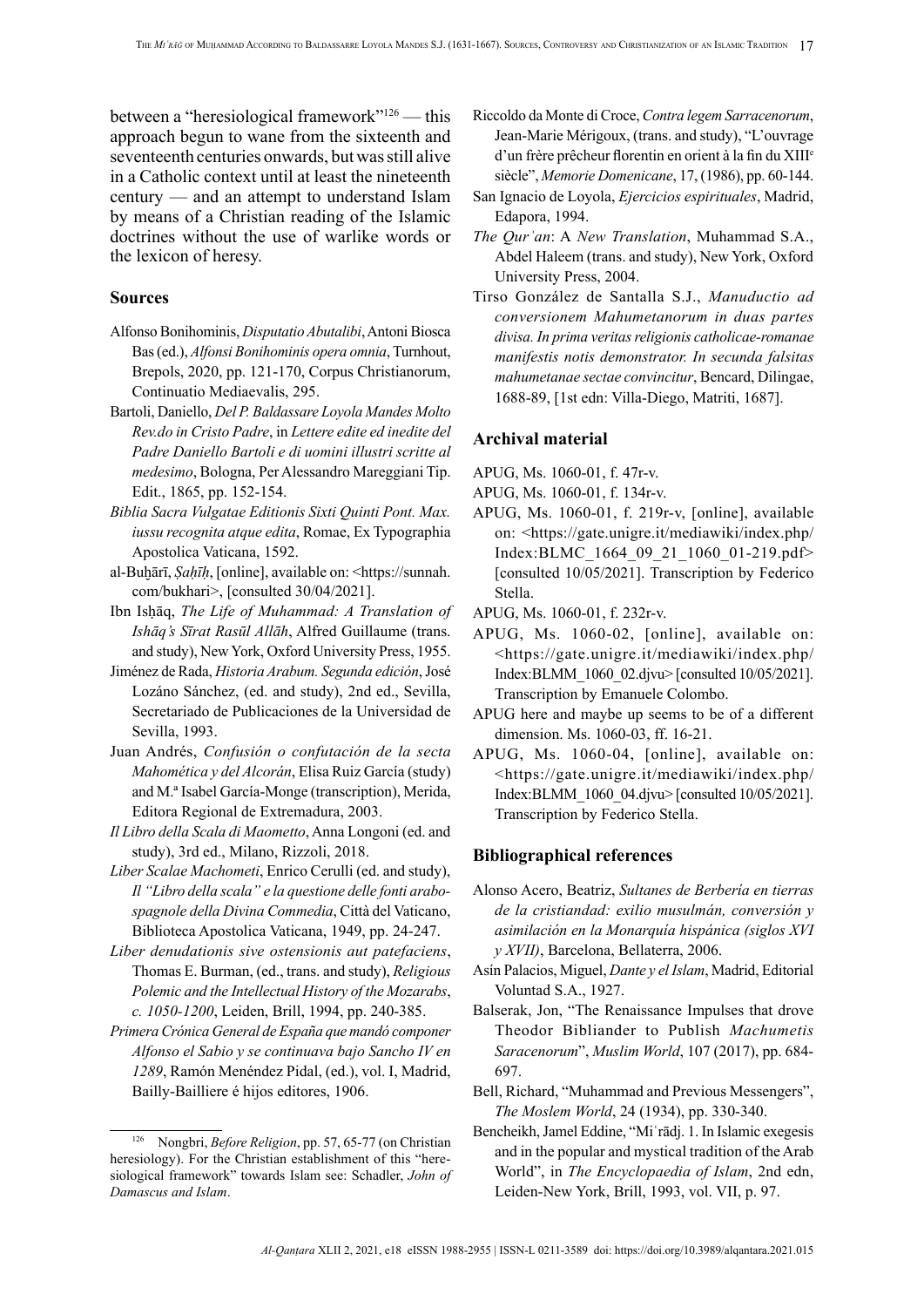- Bencheikh, Jamel Eddine, "Miʿrādj. 2. In Arabic Literature", in *The Encyclopaedia of Islam*, 2nd edn, Leiden-New York, Brill, 1993, vol. VII, p. 100.
- Bertaina, David, "The Arabic Version of the Liber Denudationis: How Fāṭimid Controversies Shaped Medieval European Views of Islam", *Islam and Christian–Muslim Relations*, 31, 4 (2020), pp. 425-443.
- Bevilacqua, Alexander, *The Republic of Arabic Letters. Islam and the European Enlightenment*, Cambridge-London, The Belknap Press of Harvard University Press, 2018.
- Bono, Salvatore, "Conversioni di musulmani al cristianesimo", in Bartolomé Benassar and Robert Sauzet (eds.), *Chrétiens et Musulmans à la Renaissance. Actes du 37e colloque international du CESR (1994)*, Paris, Honoré Champion Éditeur, 1998, pp. 429-445.
- Capezzone, Leonardo, "Intorno alla rimozione delle fonti arabe dalla storia della cultura medievale europea, e sul silenzio di Dante", *Critica del testo*, 14, 2 (2011), pp. 523-543.
- Celli, Andrea, "Gli studi di Enrico Cerulli su Dante", *Doctor Virtualis*, 12 (2013), pp. 35-73, [online], doi: <https://doi.org/10.13130/2035-7362/3428>.
- Cerulli, Enrico, *Il "Libro della scala" e la questione delle fonti arabo-spagnole della Divina Commedia*, Città del Vaticano, Biblioteca Apostolica Vaticana, 1949.
- Cerulli, Enrico, *Nuove ricerche sul Libro della Scala e l'Islam in Occidente*, Città del Vaticano, Biblioteca Apostolica Vaticana, 1973.
- Colby, Frederick S., *Narrating Muḥammad's Night Journey. Tracing the Development of the Ibn ʿAbbās Ascension Discourse*, Albany, State University of New York Press, 2008.
- Colombo, Emanuele, *Convertire i musulmani. L'esperienza di un gesuita spagnolo del seicento*, Milano, Bruno Mondadori, 2007.
- Colombo, Emanuele, "Jesuits and Islam in Seventeenth-Century Europe: War, Preaching and Conversions", in Bernard Heyberger, Mercedes García-Arenal, Emanuele Colombo and Paola Vismara (eds.), *L'Islam visto da Occidente. Cultura e religione del Seicento europeo di fronte all'Islam*, Milano-Genova, Marietti, 2009, pp. 315-340.
- Colombo, Emanuele, "La Compagnia di Gesù e l'evangelizzazione dei Musulmani nella Spagna del Seicento: il caso González", *Revue Mabillon*, 81 (2009), pp. 203-227, [online], doi: [https://doi.](https://doi.org/10.1484/J.RM.5.101149) [org/10.1484/J.RM.5.101149.](https://doi.org/10.1484/J.RM.5.101149)
- Colombo, Emanuele, "Baldassarre Loyola de Mandes (1631-1667), prince de Fez et jésuite", in Bernard Vincent and Jocelyn Dakhlia (eds.), *Les Musulmans dans l'histoire de l'Europe*, Paris, Éditions Albin Michel, 2011, vol. I, pp. 159-193.
- Colombo, Emanuele, "Even among Turks. Tirso González de Santalla (1624-1705) and Islam", *Studies on Jesuit Spirituality*, 44 (2012), pp. 1-41, [online], available on: <[https://ejournals.bc.edu/index.php/jesuit/article/](https://ejournals.bc.edu/index.php/jesuit/article/view/2706) [view/2706](https://ejournals.bc.edu/index.php/jesuit/article/view/2706)> [consulted 17/05/2021].
- Colombo, Emanuele, "A Muslim Turned Jesuit: Baldassarre Loyola Mandes (1631-1667)", *Journal of Early Modern History*, 17 (2013), pp. 479-504, [online], doi: [https://doi.org/10.1163/15700658-](https://doi.org/10.1163/15700658-12342378) [12342378.](https://doi.org/10.1163/15700658-12342378)
- Colombo, Emanuele, "Defeating the Infidels, Helping Their Souls. Ignatius Loyola and Islam", in Robert Aleksander Maryks (ed.), *A Companion to Ignatius of Loyola. Life, Writings, Spirituality, Influence*, Leiden-Boston, Brill, 2014, pp. 179-197, [online], doi: [https://doi.org/10.1163/9789004280601\\_012.](https://doi.org/10.1163/9789004280601_012)
- Colombo, Emanuele, "'La setta malvagia dell'Alcorano'. Emmanuele Sanz, S.J. (1646-1719) e il *Breve trattato per convertire i Turchi*", *Rivista di storia e letteratura religiosa*, 51, 3 (2015), pp. 465-489.
- Colombo, Emanuele, "Jesuits and Islam in Early Modern Europe*"*, in Ines G. Županov (ed.), *The Oxford Handbook of the Jesuits*, New York, Oxford University Press, 2019, pp. 349-378.
- Colombo, Emanuele, "Conversioni religiose in Calderón de la Barca: *El gran príncipe de Fez* (1669)", *Drammaturgia*, 16, 6 (2020), pp. 49-79, [online], doi: <https://doi.org/10.13128/dramma-12382>.
- Copete, Marie-Lucie and Vincent, Bernard, *Missions en Bétique. Pour une typologie des missions intérieures*, in Pierre-Antoine Fabre and Bernard Vincent (eds.), *Missions religieuses modernes. 'Notre lieu est le monde'*, Rome, École française de Rome, 2007, pp. 261-285.
- De Castries, Henri, *Les sources inédites de l'Histoire du Maroc*, Paris, Ernest Leroux Éditeur, 1922, vol. 2/1, pp. 203-240.
- De Castries, Henri, "Trois Princes Marocains Convertis au Christianisme", in *Memorial Henri Basset*, Paris, Librairie Orientaliste Paul Geuthner, 1928, vol. 1, pp. 141-158.
- De Giorgi, Fulvio, "Introduzione. Rosmini e lo studio su Maria nel Corano"*,* in Antonio Rosmini, *Maria nel Corano*, Brescia, Morcelliana, 2013, pp. 5-61.
- Di Cesare, Michelina, *The Pseudo-Historical Image of the Prophet Muḥammad in Medieval Latin Literature: a Repertory*, Berlin-Boston, De Gruyter, 2012.
- Dubrau, Alexander A., Scotto, Davide and Vimercati Sanseverino Ruggero, "Introduction. Religious Transfer in the History of the Abrahamic Religions. Theoretical mplications and Case Studies", in Alexander A. Dubrau, Davide Scotto and Ruggero Vimercati Sanseverino (eds.), *Transfer and Religion. Interactions between Judaism, Christianity, and*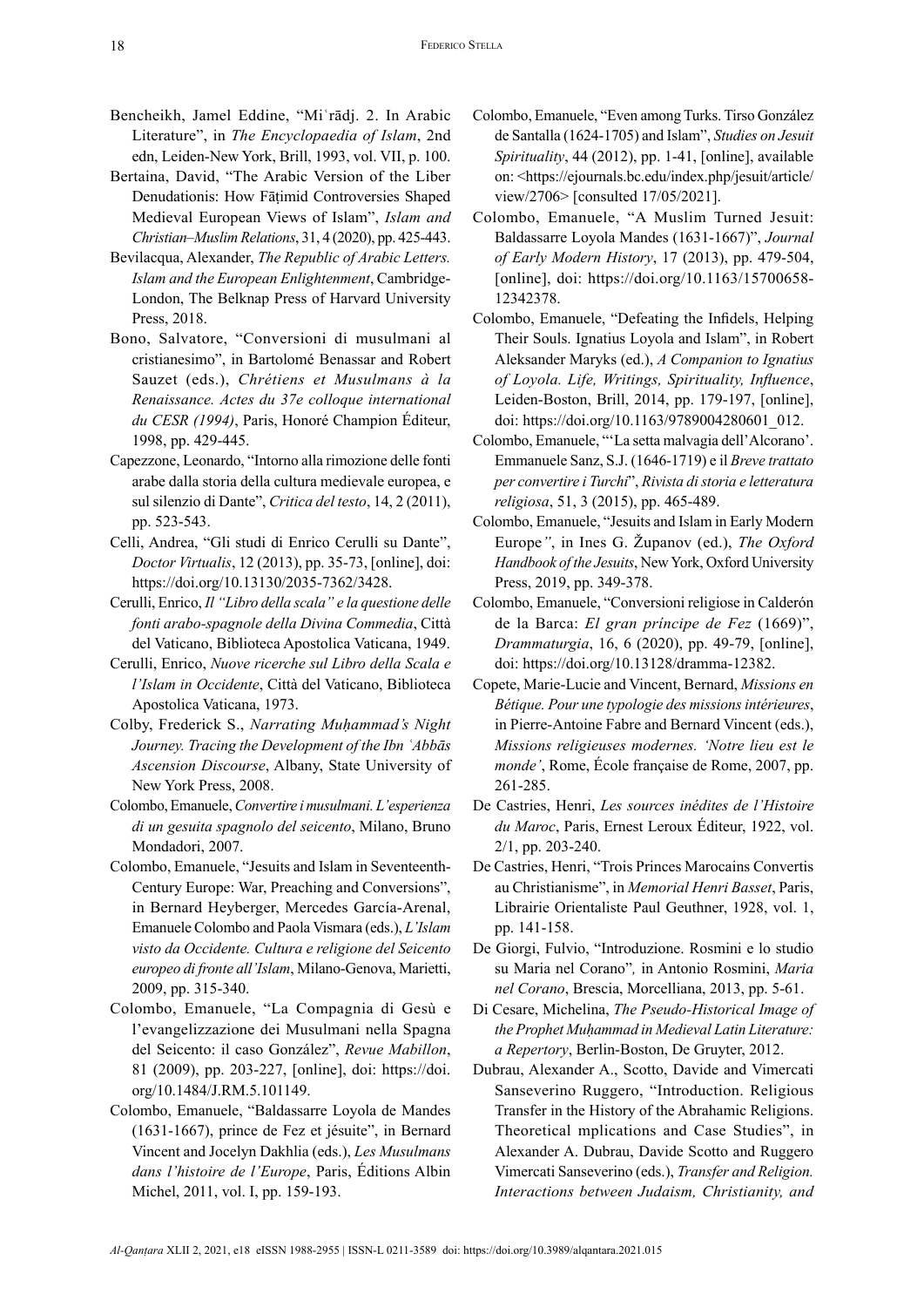*Islam from the Middle Ages to the Twentieth Century*, Tübingen, Mohr Siebeck 2020, pp. 1-14.

- Echevarría, Ana, "El Miʿradj en la literatura castellana del siglo XV", *Mediaevalia. Textos e Estudos*, 5-6 (1994), pp. 231-246.
- Echevarría, Ana, "Liber scalae Machometti", in David Thomas and Alex Mallett (eds.), *Christian-Muslim Relations. A Bibliographical History. (1200-1350)*, Leiden-Boston, Brill, 2012, vol. 4, pp. 425-428.
- Echevarría, Ana, "La reescritura del *Libro de la escala de Mahoma* con fines polémicos (ss. XIII-XV)", *Cahiers d'études hispaniques médiévales* (dir. C. Heusch and G. Martin), theme issue *Réécriture et falsification dans l'Espagne médiévale*, 29 (2006), pp. 173-199.
- Elsheikh, Mahmoud Salem, "Lettura (faziosa) dell'episodio di Muhammad: Inferno XXVIII", *Quaderni di Filologia Romanza*, 23 (2015), pp. 263-299.
- Espagne, Michel and Werner, Michael (eds.), *Transfert*s*. Les Relations interculturelles dans l'espace francoallemand (XVIII<sup>e</sup> et XIX<sup>e</sup> siècle)*, Paris, Éditions Recherche sur les Civilisations, 1988.
- Freller, Thomas, "Osman and Muhammad el-Attaz, Muslim Princes Converted to Christianity and their Role in 'the 'Holy War' Against Islam", *Meah*, 65 (2016), pp. 21-50, [online], available on: <[http://hdl.handle.net/10481/39573>](http://hdl.handle.net/10481/39573) [consulted 25/05/2021].
- García-Arenal, Mercedes and Rodríguez Mediano, Fernando, *The Orient in Spain. Converted Muslims, The Forged Lead Books of Granada, and the Rise of Orientalism*, Leiden, Brill, 2013.
- García Goldáraz S.I., Carlos, *Baltasar Loyola Mandes, S.I. Hijo del rey de Fez. Extracto de la tesis de doctorado en la facultad de misionologia de la Universidad Gregoriana*, Burgos, Imprenta Aldecoa, 1944.
- Gargan, Luciano, *Dante, la sua biblioteca e lo Studio di Bologna*, Roma-Padova, Editrice Antenore, 2014.
- Gilliot, Claude, "Portrait mythique d'Ibn Abbās", *Arabica*, 32 (1985), pp. 127-183.
- Glei, Reinhold F. and Tottoli, Roberto, *Ludovico Marracci at work. The evolution of his Latin translation of the Qu'rān in the light of his newly discovered manuscripts. With an edition and a comparative linguistic analysis of Sura 18*, Wiesbaden, Harrassowitz, 2016.
- Gordon, Bruno, "Machumetis Saracenorum Principis, Eiusque Successorum Vitae, Ac Doctrina, Ipseque Alcoran", in David Thomas and John A. Chesworth (eds.), *Christian-Muslim Relations. A Bibliographical History. Western Europe (1500-1600)*, Leiden-Boston, Brill, 2014, Vol. 6, pp. 680-685.
- Guillaume, Alfred, *New Light on the Life of Muhammad*, Manchester, Manchester University Press, 1960, Journal of Semitic Studies Monograph no.1.
- Guillaume, Jean-Patrick, "Le texte sous le texte: les sources du Livre de l'Échelle et le thème du miʿrāj",

in Gisèle Besson and Michèle Brossard-Dandré (eds.), *Livre de l'Èchelle de Mahomet*. *Liber Scale Machometi*, Paris, Le Livre de Poche, 1991, pp. 39-53.

- Kuschel, Karl-Josef, *Natale e il Corano*, Brescia, Queriniana, 2011. (Orig. *Weinachten und der Koran*, Düsseldorf, Patmos Verla, 2008).
- Lebessou, Louis, "Le seconde vie d'un sultan du Maroc", *Études*, 123 (1910), pp. 488-498.
- Ledóchowski, Wlodimir, "De Mahumetanorum conversione rite paranda et promovenda", in *Acta Romana Societatis Iesu*, Roma, 1937, vol. 8, fasc. 3, pp. 784-792.
- Longoni, Anna, "Introduzione", in Anna Longoni and Maria Corti (eds.), *Il Libro della scala di Maometto*, Milano, Rizzoli, 2013, pp. I-LVIII
- Mancini, Augusto, "Per lo studio della leggenda di Maometto in Occidente", in *Rendiconti della Reale Accademia nazionale dei Lincei*. *Classe di scienze morali, storiche e filologiche*, 6, 10 (1934), pp. 325-349.
- Maser, Matthias, "Rodrigo Jiménez de Rada", in David Thomas and Alex Mallett (eds.), *Christian-Muslim Relations. A Bibliographical History*. *(1200-1350)*, Leiden-Boston, Brill, 2012, vol. 4, pp. 350-355.
- McMichael, Steven J., "The Night Journey (*al-isrāʾ*) and Ascent (*al-miʿrāj*) of Muhammad in medieval Muslim and Christian perspectives", *Islam and Christian-Muslim Relations*, 22, 3 (2011), pp. 293-309, [online], doi: [https://doi.org/10.1080/09596410.2011.586510.](https://doi.org/10.1080/09596410.2011.586510)
- Merad, Ali, "Le Christ selon l'Islam", *Revue de l'Occident Musulman et de la Méditerranée*, 5 (1968), pp. 79-94.
- Mérigoux o.p., Jean-Marie, "L'ouvrage d'un frère prêcheur florentin en orient à la fin du XIII<sup>e</sup> siècle", *Memorie Domenicane*, 17 (1986), pp. 1-58.
- Miller, Gregory J., "Theodor Bibliander's Machumetis Saracenorum Principis Eiusque Successorum Vitae, Doctrina Ac Ipse Alcoran (1543) as the Sixteenth-Century 'encyclopedia' of Islam", *Islam and Christian-Muslim Relations* 24, 2 (2013), pp. 241-254.
- Monfrin, Jacques, "Les sources arabes de la Divine Comédie et la traduction francaise du Livre de l'ascensione de Mahomet", *Bibliothèque de l'École des Chartes*, 109, 2 (1951), pp. 277-290.
- Mulsow, Martin, "Socinianism, Islam and the Radical Uses of Arabic Scholarship", *Al-Qanṭara,* 31, 2 (2010), pp. 549-586, [online], doi: [https://doi.org/10.3989/](https://doi.org/10.3989/alqantara.2010.v31.i2.242) [alqantara.2010.v31.i2.242](https://doi.org/10.3989/alqantara.2010.v31.i2.242).
- Muranyi, Miklos, "Ibn Isḥāq's Kitāb al-Maġāzī in der Riwāya von Yūnus b. Bukayr", *Jerusalem Studies in Arabic and Islam*, 14 (1991), pp. 214-275.
- Nallino, Carlo Alfonso, *Le fonti arabo manoscritte dell'opera di Ludovico Marracci sul Corano*, in Carlo Alfonso Nallino (ed.), *Raccolta di scritti editi e inediti a cura di Maria Nallino*, Roma, Istituto per l'Oriente, 1940, pp. 90-134.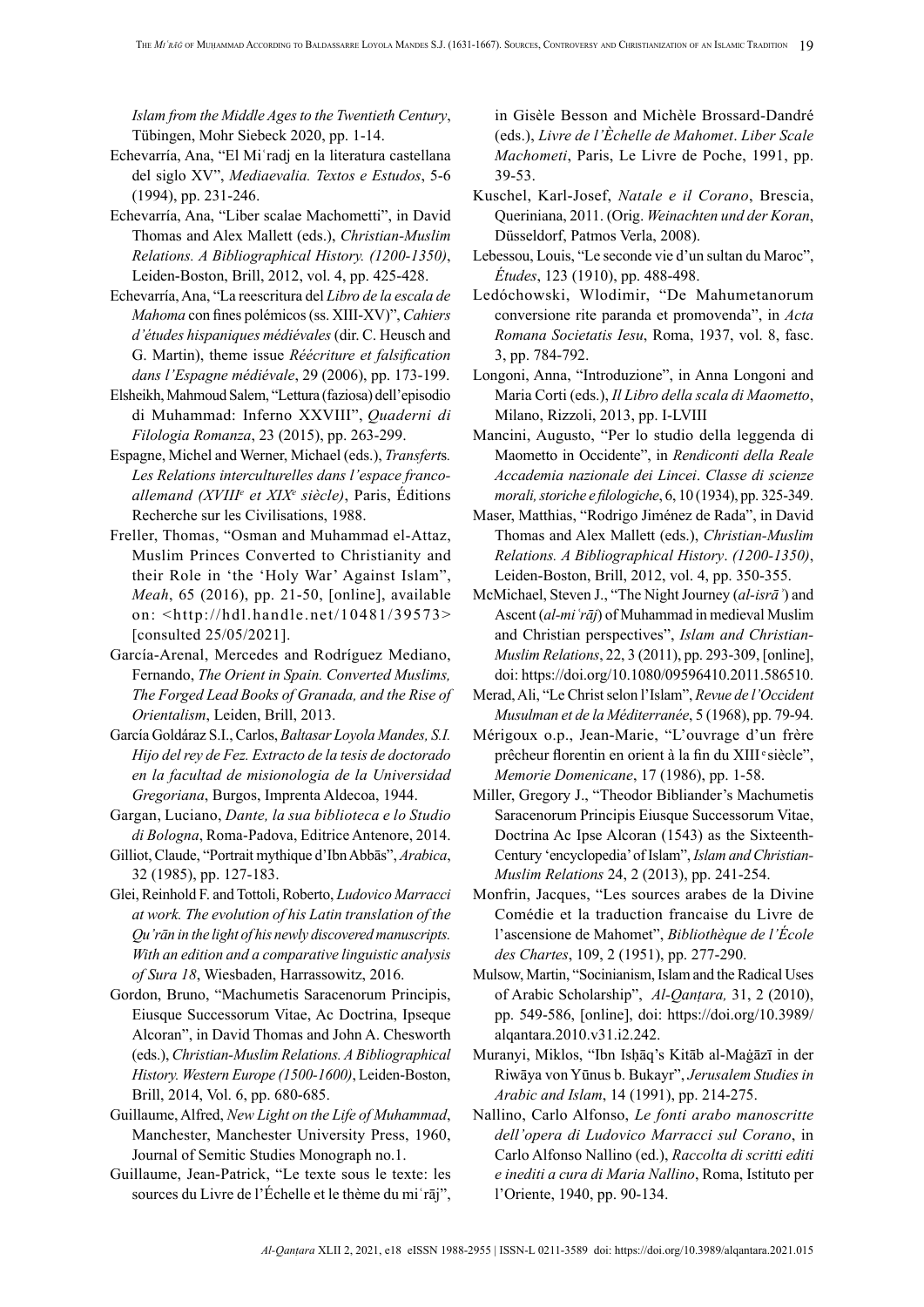- Németh, Csaba, "*Paulus Raptus* to *Raptus Pauli*: Paul's Rapture (2 Cor 12:2-4) in the Pre-Scholastic and Scholastic Theologies", in Steven Cartwright (ed.), *A Companion to St. Paul in the Middle Ages*, Leiden-Boston, Brill, 2013, Brill's Companions to the Christian Tradition, pp. 349-392, [online], doi: [https://doi.org/10.1163/9789004236721\\_014](https://doi.org/10.1163/9789004236721_014).
- Nongbri, Brent, *Before Religion*: *A History of a Modern Concept*, New Haven, Yale University Press, 2013.
- O'Malley, John W., *The First Jesuits*. Cambridge, MA-London, Harvard University Press, 1993.
- O'Meara, Thomas F., "The Theology and Times of William of Tripoli", *Theological Studies*, 69 (2008), pp. 80-98, [online], doi: [https://doi.org/10.1177%](https://doi.org/10.1177%2F004056390806900104) [2F004056390806900104.](https://doi.org/10.1177%2F004056390806900104)
- Pick, Lucy K., "What did Rodrigo Jiménez de Rada Know About Islam?", *Anuario de Historia de la Iglesia*, 20 (2011), pp. 221-235, [online], available on: <[https://](https://hdl.handle.net/10171/22347) [hdl.handle.net/10171/22347](https://hdl.handle.net/10171/22347)> [consulted 17/05/2021].
- Pioletti, Antonio, "Del Libro della Scala e altro: il canone letterario e i modelli narrativi orientali", in Roberto Antonelli, Martin Glessgen and Paul Videsott (eds.), *Atti del XXVIII Congresso internazionale di linguistica e filologia romanza. Roma, 18-23 luglio 2016*, Strasbourg, Edition du linguistique et de philologie, pp. 223-233.
- Pouzet, Louis, "Motivations et contributions des Jésuites dans les etudes islamiques", in *Meeting of Jesuits in Islamic Studies: Proceedings and Paper, Sayyidat al-Biʾr, Lebanon, 15-19 June 1983*, Roma, 1983, pp. 157-169.
- Reinhard, Wolfgang, "Religione e identità Identità e religione. Un'introduzione", in Paolo Prodi and Wolfgang Reinhard (eds.), *Identità collettive tra Medioevo ed età moderna*, Bologna, Clueb, 2002, pp. 87-124.
- Rippin, Andrew, "John the Baptist", in *Encyclopaedia of the Qurʾān*, Leiden-Boston, Brill, 2003, vol. III, pp. 51-52.
- Rizzardi, Giuseppe, "La 'Cristologia coránica' di Guglielmo di Tripoli", *Teologia*, 9, 3 (1984), pp. 231-238.
- Robinson, Neal, "Jesus", in *Encyclopaedia of the Qurʾān*, Leiden-Boston, Brill, 2003, vol. III, pp. 7-20.
- Rodríguez-Gallego, Fernando, "Príncipes musulmanes conversos sobre las tablas: 'El bautismo del príncipe de Marruecos', de Lope, y 'El gran príncipe de Fez', de Calderón", *Hipogrifo*, 7 (2019), pp. 545-577, [online], doi:<http://dx.doi.org/10.13035/H.2019.07.02.42>.
- Rossini, Manuela and Toggweiler, Michael, "Cultural Transfer: an Introduction", *Word and Text, A Journal of Literary Studies and Linguistics*, 4, 2 (2014), pp. 5-9.
- Rubin, Uri, *The Eye of the Beholder. The Life of Muḥammad as Viewed by the Early Muslims. A Textual Analysis*, Princeton, The Darwin Press, Inc., 1995.
- Rubin, Uri, "Prophets and Prophethood", in Andrew Rippin (ed.), *The Blackwell Companion to the Qurʾān*, Malden-Oxford-Victoria, Blackwell Publishing, 2006, pp. 234-247.
- Ruiu, Adina, "Conflicting Visions of the Jesuit Missions to the Ottoman Empire, 1609-1628", *Journal of Jesuit Studies*, 1 (2014), pp. 260-280, [online], doi: [https://](https://doi.org/10.1163/22141332-00102007) [doi.org/10.1163/22141332-00102007](https://doi.org/10.1163/22141332-00102007).
- Schadler, Peter, *John of Damascus and Islam: Christian Heresiology and the Intellectual Background to Earliest Christian-Muslim Relations*, Leiden-Boston, Brill, 2018.
- Schloesser, Stephen, "Recent Works in Jesuit Philosophy *Vicissitudes of Rhetorical Accommodation*", *Journal of Jesuit Studies*, 1 (2014), pp. 105-126, [online], doi: <https://doi.org/10.1163/22141332-00101007>.
- Shore, Paul, "Contact, Confrontation, Accommodation: Jesuits and Islam, 1540-1770", *Al-Qanṭara*, 36, 2 (2015), pp. 429-441, [online], doi: [https://doi.](https://doi.org/10.3989/alqantara.2015.012) [org/10.3989/alqantara.2015.012.](https://doi.org/10.3989/alqantara.2015.012)
- Shore, Paul, "Lexical Choice and Rhetorical Expression in Ignazio Lomellini's 1622 Translation of and Commentary on the Qurʾān", *The American Journal of Islamic Social Sciences*, 35, 3 (2018), pp. 35-67, [online], doi: [https://doi.org/10.35632/ajis.v35i3.93.](https://doi.org/10.35632/ajis.v35i3.93)
- Starczewska, Katarzyna K., "*No es esto sino hystorias de los antiguos*: Between Medieval and Early Modern Narrations in Juan Andrés' *Confusión*", *Medievalia* 18, 1 (2015), pp. 217-227, [online], doi: [https://doi.](https://doi.org/10.5565/rev/medievalia.313) [org/10.5565/rev/medievalia.313](https://doi.org/10.5565/rev/medievalia.313).
- Szpiech, Ryan, "Preaching Paul to the Moriscos: the Confusión o confutación de la secta mahomética y del Alcorán (1515) of 'Juan Andrés'", *La Corónica*, 41 (2012), pp. 317-343.
- Thomson, David, "Dante and Bernard Silvestris", *Viator: Medieval and Renaissance Studies*, 1 (1970), pp. 201-206.
- Tolan, John, "Pedro Pascual", in David Thomas and Alex Mallet (eds.), *Christian-Muslim Relations. A Bibliographical History. (1200-1350),* Leiden-Boston, Brill, 2012, Vol. 4, pp. 673-677.
- Tommasino, Pier Mattia, *L'Alcorano di Macometto*. *Storia di un libro del Cinquecento europeo*, Bologna, Il Mulino, 2013.
- Tommasino, Pier Mattia, "Bulghaith al-Darawi and Barthélemy d'Herbelot: Readers of the Qur'an in Seventeenth-Century Tuscany", *Journal of Qurʾanic Studies*, 20, 3 (2018), pp. 94-120.
- Tottoli, Roberto, *I profeti biblici nella tradizione islamica*, Brescia, Paideia, 1999.
- Tottoli, Roberto, "Two *Kitāb al-miʿrāj* in the manuscripts collection of the Paul Kahle Library of the University of Turin", in Pier Giorgio Borbone, Alessandro Mengozzi and Mauro Tosco (eds.), *Loquentes linguis.*